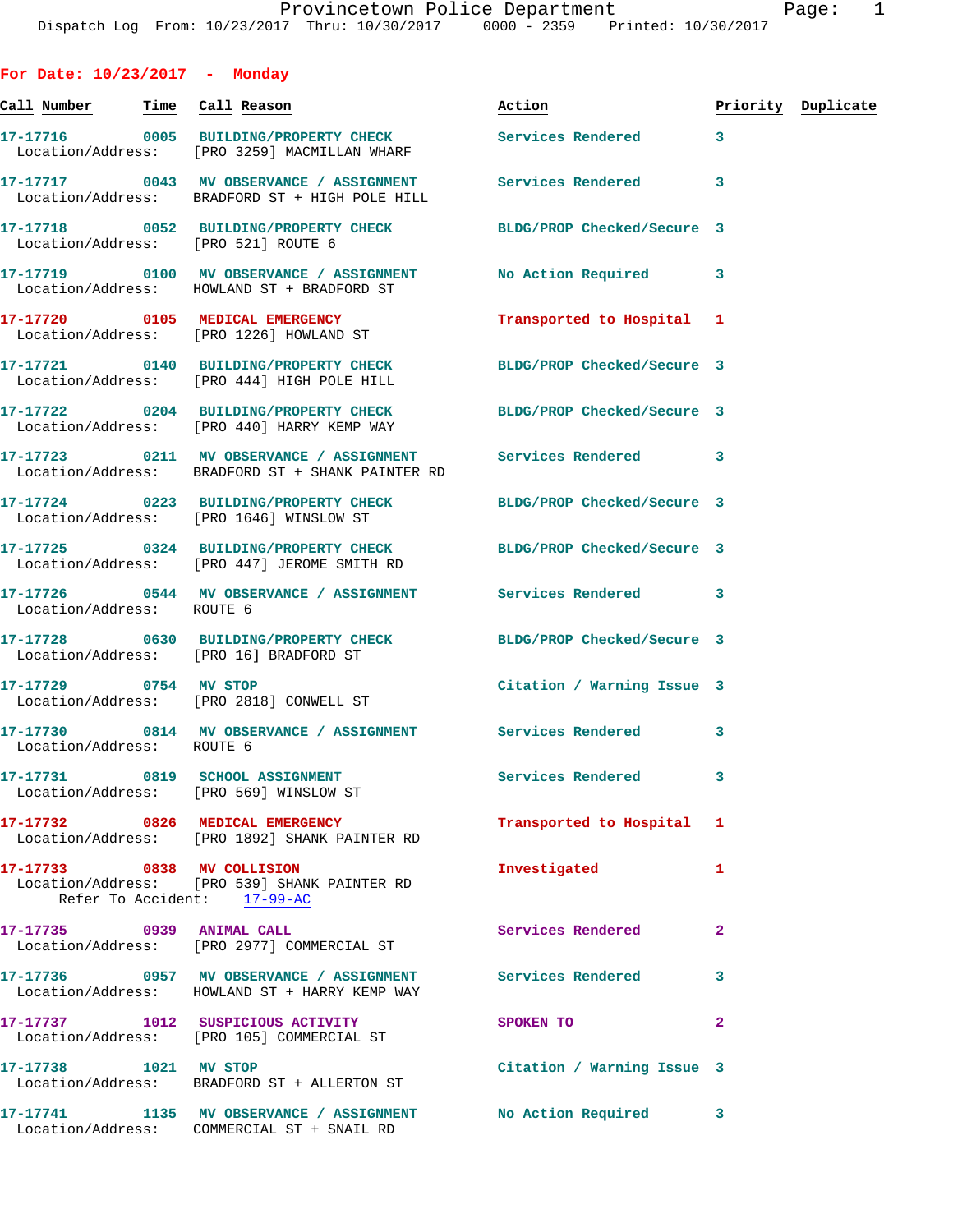Dispatch Log From: 10/23/2017 Thru: 10/30/2017 0000 - 2359 Printed: 10/30/2017

| 17-17742 1137 ALARM CO DETECTOR<br>Location/Address: BAYBERRY AVE |                                                                                                                | Services Rendered          | $\mathbf{1}$            |
|-------------------------------------------------------------------|----------------------------------------------------------------------------------------------------------------|----------------------------|-------------------------|
| 17-17743    1214    TRESPASS                                      | Location/Address: [PRO 488] MAYFLOWER ST                                                                       | Investigated               | $\mathbf{2}$            |
| 17-17745 1337 LIFT ASSIST                                         | Location/Address: [PRO 442] HARRY KEMP WAY                                                                     | Services Rendered          | 1                       |
| Refer To Summons: 17-325-AR                                       | 17-17746 1415 RETURN OF PROPERTY<br>Location/Address: [PRO 542] SHANK PAINTER RD                               | <b>Services Rendered</b>   | 3                       |
|                                                                   | 17-17774 1500 ASSIST DEPARTMENT / MUTUAL AID Services Rendered<br>Location/Address: COMMERCIAL ST + HOWLAND ST |                            | $\overline{\mathbf{3}}$ |
|                                                                   | 17-17750 1543 MV OBSERVANCE / ASSIGNMENT<br>Location/Address: SHANK PAINTER RD + COURT ST                      | <b>Services Rendered</b>   | 3                       |
|                                                                   | 17-17749 1545 BUILDING/PROPERTY CHECK<br>Location/Address: [PRO 3259] MACMILLAN WHARF                          | <b>Services Rendered</b>   | 3                       |
| 17-17751 1552 MV STOP<br>Location/Address: [PRO 2519] ROUTE 6     |                                                                                                                | Citation / Warning Issue 3 |                         |
| 17-17752 1619 FOLLOW UP<br>Refer To Summons: 17-329-AR            | Location/Address: [PRO 542] SHANK PAINTER RD                                                                   | <b>Services Rendered</b>   | $\overline{2}$          |
| 17-17753 1630 THREATS                                             | Location/Address: [PRO 542] SHANK PAINTER RD                                                                   | SPOKEN TO                  | $\mathbf{2}$            |
|                                                                   | 17-17754 1637 MV OBSERVANCE / ASSIGNMENT<br>Location/Address: [PRO 3670] SHANK PAINTER RD                      | Services Rendered 3        |                         |
| 17-17755 1643 MV STOP<br>Location/Address: [PRO 2479] ROUTE 6     |                                                                                                                | Citation / Warning Issue 3 |                         |
| 17-17756 1653 ASSIST CITIZEN                                      | Location/Address: [PRO 542] SHANK PAINTER RD                                                                   | Services Rendered          | 3                       |
| 17-17758 1725 FOLLOW UP                                           | Location/Address: [PRO 442] HARRY KEMP WAY                                                                     | Services Rendered 2        |                         |
| Location/Address: [PRO 569] WINSLOW ST                            | 17-17759 1758 BUILDING/PROPERTY CHECK                                                                          | <b>Services Rendered</b>   |                         |
|                                                                   | 17-17760 1806 BUILDING/PROPERTY CHECK<br>Location/Address: [PRO 2512] JEROME SMITH RD                          | Services Rendered          | $\mathbf{3}$            |
|                                                                   | 17-17761 1807 BUILDING/PROPERTY CHECK<br>Location/Address: [PRO 2898] JEROME SMITH RD                          | <b>Services Rendered</b>   | $\mathbf{3}$            |
|                                                                   | 17-17762 1809 MV OBSERVANCE / ASSIGNMENT Services Rendered<br>Location/Address: [PRO 530] SHANK PAINTER RD     |                            | 3                       |
| 17-17763 1832 MV STOP                                             | Location/Address: [PRO 3296] SHANK PAINTER RD                                                                  | <b>VERBAL WARNING</b>      | 3                       |
|                                                                   | 17-17764 1839 MEDICAL EMERGENCY/ALL SET Services Rendered<br>Location/Address: [PRO 269] COMMERCIAL ST         |                            | $\mathbf{1}$            |
|                                                                   | 17-17765 1847 MEDICAL EMERGENCY/STAND<br>Location/Address: [PRO 1493] UPPER MILLER HILL RD                     | Transported to Hospital 1  |                         |
|                                                                   | 17-17766 1924 MV OBSERVANCE / ASSIGNMENT Services Rendered<br>Location/Address: [PRO 3430] COMMERCIAL ST       |                            | 3                       |
| 17-17767 1932 HAZARDS                                             | Location/Address: HOWLAND ST + HARRY KEMP WAY                                                                  | Removed Hazard             | $\mathbf{2}$            |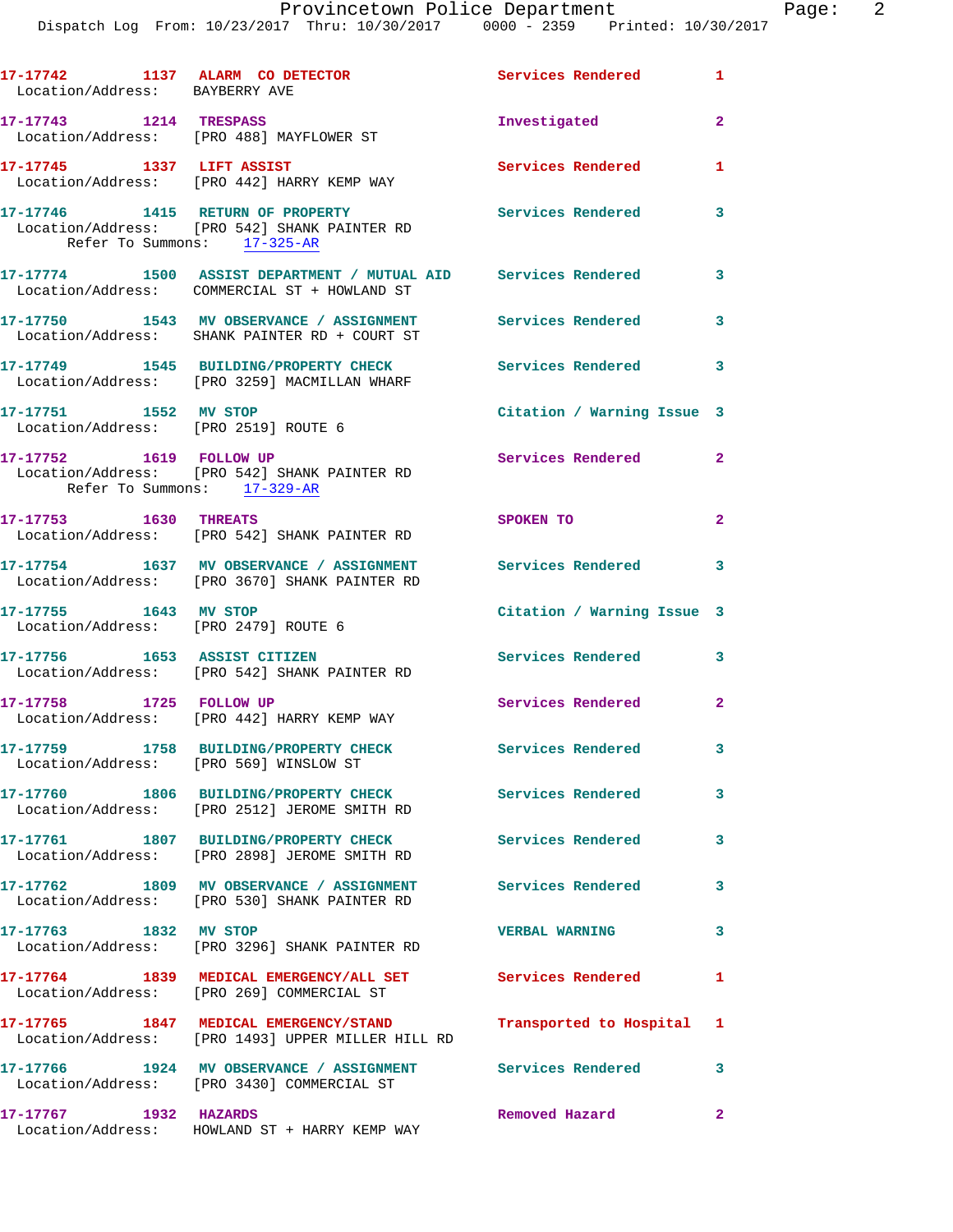|                                      | Dispatch Log From: 10/23/2017 Thru: 10/30/2017 0000 - 2359 Printed: 10/30/2017                                 | Provincetown Police Department | Page: 3      |
|--------------------------------------|----------------------------------------------------------------------------------------------------------------|--------------------------------|--------------|
| Location/Address: [PRO 2521] ROUTE 6 | 17-17768 2004 MV OBSERVANCE / ASSIGNMENT Services Rendered 3                                                   |                                |              |
| Location/Address: [PRO 521] ROUTE 6  | 17-17769 2029 BUILDING/PROPERTY CHECK Services Rendered                                                        |                                | 3            |
|                                      | 17-17770 2058 ASSIST CITIZEN<br>Location/Address: [PRO 542] SHANK PAINTER RD                                   | <b>SPOKEN TO</b>               | 3            |
|                                      | 17-17771 2106 MV OBSERVANCE / ASSIGNMENT Services Rendered<br>Location/Address: [PRO 3099] SHANK PAINTER RD    |                                | 3            |
|                                      | 17-17772 2130 BUILDING/PROPERTY CHECK Services Rendered 3<br>Location/Address: [PRO 3430] COMMERCIAL ST        |                                |              |
|                                      | 17-17773 2133 BUILDING/PROPERTY CHECK Services Rendered<br>Location/Address: [PRO 2494] BRADFORD ST            |                                | 3            |
|                                      | 17-17775 2255 LOST BLACK BAG Services Rendered<br>Location/Address: [PRO 3443] COMMERCIAL ST                   |                                | $\mathbf{3}$ |
|                                      | 17-17776 2336 MV OBSERVANCE / ASSIGNMENT Services Rendered<br>Location/Address: SHANK PAINTER RD + PROVINCE RD |                                | $\mathbf{3}$ |
| For Date: $10/24/2017$ - Tuesday     |                                                                                                                |                                |              |
|                                      | 17-17777  0009 BUILDING/PROPERTY CHECK BLDG/PROP Checked/Secure 3<br>Location/Address: [PRO 488] MAYFLOWER ST  |                                |              |
|                                      | 17-17778 0024 MV OBSERVANCE / ASSIGNMENT Services Rendered 3<br>Location/Address: [PRO 595] BRADFORD ST        |                                |              |
|                                      | 17-17779 0028 BUILDING/PROPERTY CHECK<br>Location/Address: [PRO 3259] MACMILLAN WHARF                          | BLDG/PROP Checked/Secure 3     |              |
|                                      | 17-17780 0058 BUILDING/PROPERTY CHECK BLDG/PROP Checked/Secure 3<br>Location/Address: [PRO 1780] JOHNSON ST    |                                |              |
|                                      | 17-17781 0124 BUILDING/PROPERTY CHECK<br>Location/Address: [PRO 433] RYDER ST EXT                              | Services Rendered 3            |              |
|                                      | 17-17782 0148 ALARM - GENERAL<br>Location/Address: [PRO 242] COMMERCIAL ST                                     | Services Rendered 1            |              |
|                                      | 17-17783 0244 BUILDING/PROPERTY CHECK BLDG/PROP Checked/Secure 3<br>Location/Address: [PRO 182] COMMERCIAL ST  |                                |              |
|                                      | 17-17784 0247 BUILDING/PROPERTY CHECK BLDG/PROP Checked/Secure 3<br>Location/Address: [PRO 2483] COMMERCIAL ST |                                |              |
| Location/Address: [PRO 521] ROUTE 6  | 17-17785 0259 BUILDING/PROPERTY CHECK BLDG/PROP Checked/Secure 3                                               |                                |              |
|                                      | 17-17786 0307 MV OBSERVANCE / ASSIGNMENT<br>Location/Address: [PRO 1892] SHANK PAINTER RD                      | No Action Required 3           |              |
|                                      | 17-17787 0325 BUILDING/PROPERTY CHECK<br>Location/Address: [PRO 1638] COMMERCIAL ST                            | BLDG/PROP Checked/Secure 3     |              |
|                                      | 17-17788 0334 BUILDING/PROPERTY CHECK BLDG/PROP Checked/Secure 3<br>Location/Address: [PRO 413] CONWELL ST     |                                |              |
|                                      | 17-17789 0352 BUILDING/PROPERTY CHECK BLDG/PROP Checked/Secure 3<br>Location/Address: [PRO 516] RACE POINT RD  |                                |              |
|                                      | 17-17790 0353 MEDICAL EMERGENCY<br>Location/Address: [PRO 2144] CONWELL ST                                     | PATIENT REFUSAL                | 1            |
|                                      | 17-17791      0417   MV OBSERVANCE / ASSIGNMENT      Services Rendered                                         |                                | 3            |
|                                      |                                                                                                                |                                |              |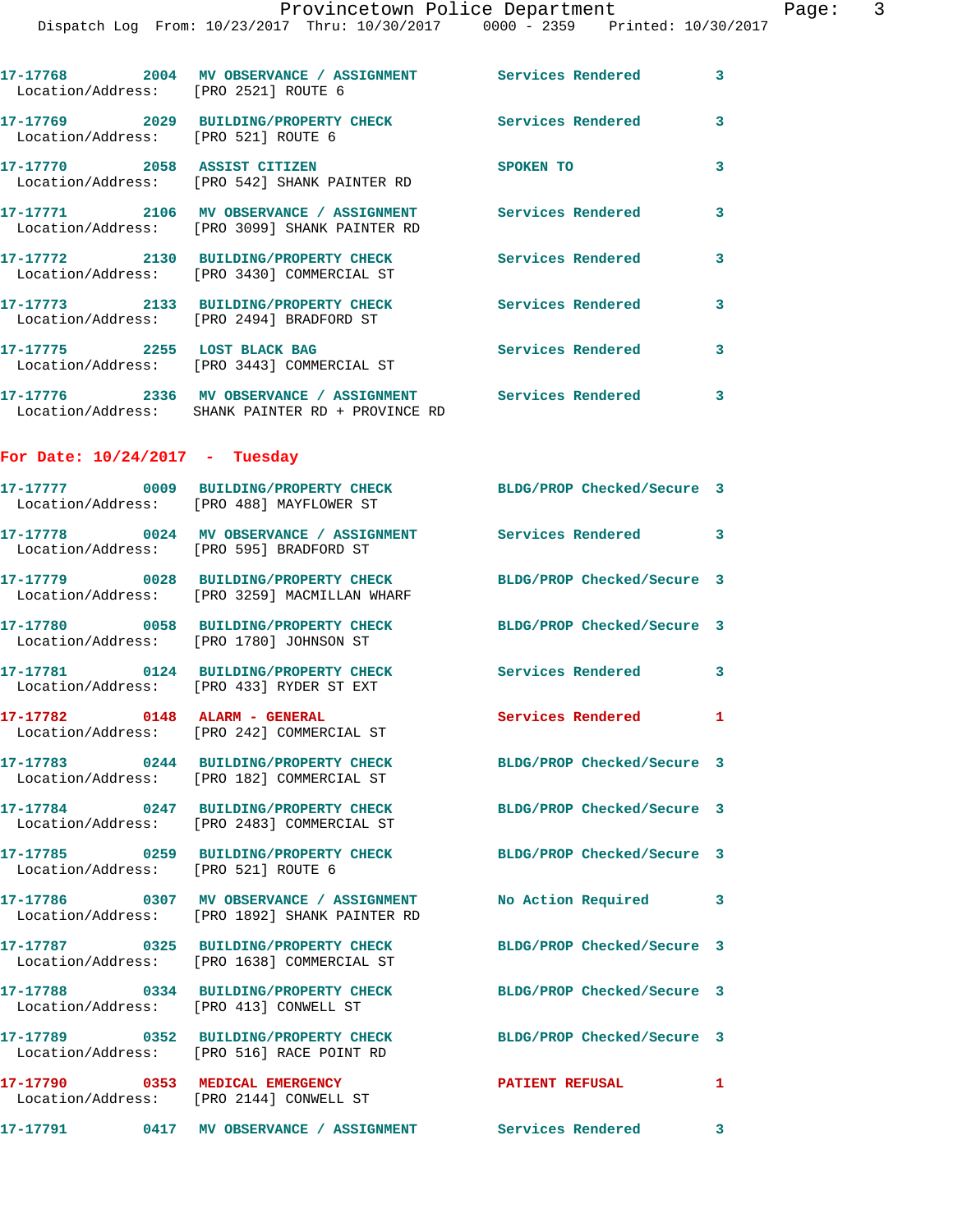|                                                               | Provincetown Police Department<br>Dispatch Log From: 10/23/2017 Thru: 10/30/2017 0000 - 2359 Printed: 10/30/2017 |                           | Page: 4        |
|---------------------------------------------------------------|------------------------------------------------------------------------------------------------------------------|---------------------------|----------------|
| Location/Address: ROUTE 6 + SNAIL RD                          |                                                                                                                  |                           |                |
| Location/Address: [PRO 3921] ROUTE 6                          | 17-17792 0535 BUILDING/PROPERTY CHECK BLDG/PROP Checked/Secure 3                                                 |                           |                |
|                                                               | 17-17793 0626 BUILDING/PROPERTY CHECK Services Rendered 3<br>Location/Address: [PRO 2490] PROVINCELANDS RD       |                           |                |
|                                                               | 17-17794 0809 SCHOOL ASSIGNMENT<br>Location/Address: [PRO 488] MAYFLOWER ST                                      | No Action Required 3      |                |
|                                                               | 17-17795 0853 ALARM - GENERAL<br>Location/Address: [PRO 1537] COMMERCIAL ST                                      | Services Rendered         | $\mathbf{1}$   |
|                                                               | 17-17796 0956 FINGER[PRINTS IN LOBBY Services Rendered Location/Address: [PRO 542] SHANK PAINTER RD              |                           | $\mathbf{3}$   |
|                                                               | 17-17799 1000 PARK, WALK & TALK 1999 Services Rendered<br>Location/Address: [PRO 300] COMMERCIAL ST              |                           | $\overline{2}$ |
|                                                               | 17-17802 1035 PARK, WALK & TALK 6 Services Rendered 2<br>Location/Address: [PRO 488] MAYFLOWER ST                |                           |                |
|                                                               | 17-17798 1240 MV STOP<br>Location/Address: BRADFORD ST + PLEASANT ST                                             | <b>VERBAL WARNING</b>     | $\mathbf{3}$   |
|                                                               | 17-17800 1246 MV OBSERVANCE / ASSIGNMENT Services Rendered 3<br>Location/Address: [PRO 3296] SHANK PAINTER RD    |                           |                |
|                                                               | 17-17801 1252 GENERAL INFO                                                                                       | No Action Required 3      |                |
| 17-17803 1311 MV STOP                                         | Location/Address: [PRO 1397] MONTELLO ST                                                                         | <b>VERBAL WARNING</b>     | $\mathbf{3}$   |
|                                                               | 17-17804 1347 MV OBSERVANCE / ASSIGNMENT Services Rendered<br>Location/Address: SHANK PAINTER RD + PROVINCE RD   |                           | $\mathbf{3}$   |
|                                                               | 17-17805 1420 MEDICAL EMERGENCY/DOT<br>Location/Address: [PRO 440] HARRY KEMP WAY                                | Transported to Hospital 1 |                |
| Location/Address: HARRY KEMP WAY                              | 17-17806 1425 SIGN BROKEN OFF/CROSSWALK SPOKEN TO                                                                |                           | 3              |
|                                                               | 17-17808 1501 LOST SET OF KEYS/BMW HOLDER Services Rendered 3<br>Location/Address: [PRO 2654] WEST VINE ST       |                           |                |
|                                                               | 17-17809 1513 BUILDING/PROPERTY CHECK BLDG/PROP Checked/Secure 3<br>Location/Address: [PRO 569] WINSLOW ST       |                           |                |
|                                                               | 17-17811 1519 MV OBSERVANCE / ASSIGNMENT Services Rendered 3<br>Location/Address: [PRO 1892] SHANK PAINTER RD    |                           |                |
| Location/Address: [PRO 3440] ROUTE 6                          | 17-17812 1550 MV OBSERVANCE / ASSIGNMENT Services Rendered                                                       |                           | 3              |
| 17-17814 1610 MV STOP                                         | Location/Address: [PRO 2513] ROUTE 6                                                                             | <b>VERBAL WARNING</b>     | 3              |
|                                                               | 17-17815 1613 PARK, WALK & TALK<br>Location/Address: [PRO 105] COMMERCIAL ST                                     | Services Rendered         | $\mathbf{2}$   |
| 17-17816   1615   MV   STOP                                   | Location/Address: [PRO 2513] ROUTE 6                                                                             | VERBAL WARNING 3          |                |
|                                                               | 17-17817 1645 ANIMAL CALL/DOGS IN M/V Unfounded<br>Location/Address: [PRO 146] COMMERCIAL ST                     |                           | $\mathbf{2}$   |
| 17-17818 1707 MV STOP<br>Location/Address: [PRO 2513] ROUTE 6 |                                                                                                                  | <b>VERBAL WARNING</b>     | 3              |
| 17-17819 1716 MV COMPLAINT                                    |                                                                                                                  | Services Rendered         | $\mathbf{2}$   |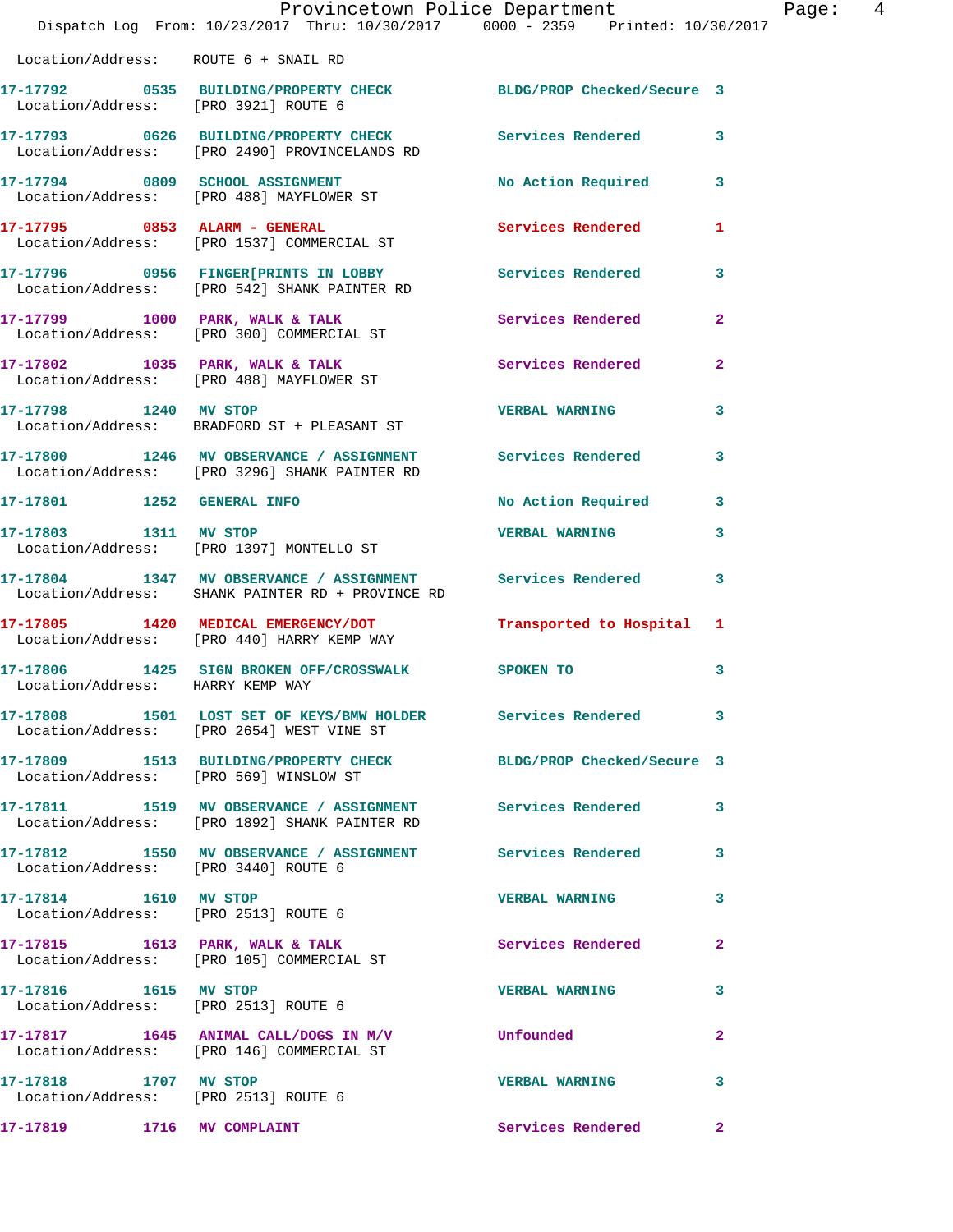|                                      | Dispatch Log From: 10/23/2017 Thru: 10/30/2017 0000 - 2359 Printed: 10/30/2017                                   | Provincetown Police Department | Page: 5 |
|--------------------------------------|------------------------------------------------------------------------------------------------------------------|--------------------------------|---------|
|                                      | Location/Address: HARRY KEMP WAY + CONWELL ST                                                                    |                                |         |
| 17-17822 1858 MV STOP                | Location/Address: [PRO 2294] BRADFORD ST                                                                         | <b>VERBAL WARNING</b> 3        |         |
|                                      | 17-17823 1925 MV OBSERVANCE / ASSIGNMENT Services Rendered 3<br>Location/Address: [PRO 1892] SHANK PAINTER RD    |                                |         |
| Location/Address: BRADFORD ST        | 17-17824 1946 ALARM - GENERAL CONTRACTE False Alarm Weather (No 1                                                |                                |         |
|                                      | 17-17826 2122 BUILDING/PROPERTY CHECK Services Rendered 3<br>Location/Address: [PRO 3259] MACMILLAN WHARF        |                                |         |
|                                      | 17-17827 2358 BUILDING/PROPERTY CHECK BLDG/PROP Checked/Secure 3<br>Location/Address: [PRO 530] SHANK PAINTER RD |                                |         |
| For Date: $10/25/2017$ - Wednesday   |                                                                                                                  |                                |         |
|                                      | 17-17828 0003 MV OBSERVANCE / ASSIGNMENT No Action Required 3<br>Location/Address: [PRO 106] COMMERCIAL ST       |                                |         |
|                                      | 17-17829 0007 MV OBSERVANCE / ASSIGNMENT Services Rendered 3<br>Location/Address: SHANK PAINTER RD + PROVINCE RD |                                |         |
|                                      | 17-17830 0046 BUILDING/PROPERTY CHECK BLDG/PROP Checked/Secure 3<br>Location/Address: [PRO 3609] COMMERCIAL ST   |                                |         |
|                                      | 17-17833 0055 BAR CHECK<br>Location/Address: [PRO 3443] COMMERCIAL ST                                            | Services Rendered 2            |         |
|                                      | 17-17834 0056 BUILDING/PROPERTY CHECK<br>Location/Address: [PRO 3256] COMMERCIAL ST                              | BLDG/PROP Checked/Secure 3     |         |
|                                      | 17-17835 0121 BUILDING/PROPERTY CHECK BLDG/PROP Checked/Secure 3<br>Location/Address: [PRO 186] COMMERCIAL ST    |                                |         |
|                                      | 17-17837 0128 BUILDING/PROPERTY CHECK BLDG/PROP Checked/Secure 3<br>Location/Address: [PRO 182] COMMERCIAL ST    |                                |         |
|                                      | 17-17836 0130 MV OBSERVANCE / ASSIGNMENT Services Rendered 3<br>Location/Address: BRADFORD ST + HOWLAND ST       |                                |         |
|                                      | 17-17838 0213 BUILDING/PROPERTY CHECK BLDG/PROP Checked/Secure 3<br>Location/Address: [PRO 1886] BRADFORD ST     |                                |         |
|                                      | 17-17839 0315 BUILDING/PROPERTY CHECK BLDG/PROP Checked/Secure 3<br>Location/Address: [PRO 447] JEROME SMITH RD  |                                |         |
|                                      | 17-17840 0356 BUILDING/PROPERTY CHECK BLDG/PROP Checked/Secure 3<br>Location/Address: [PRO 516] RACE POINT RD    |                                |         |
|                                      | 17-17841 0512 BUILDING/PROPERTY CHECK BLDG/PROP Checked/Secure 3<br>Location/Address: [PRO 525] COMMERCIAL ST    |                                |         |
|                                      | 17-17842 0546 MV OBSERVANCE / ASSIGNMENT Services Rendered 3<br>Location/Address: [PRO 3430] COMMERCIAL ST       |                                |         |
|                                      | 17-17843 0632 ALARM - GENERAL<br>Location/Address: [PRO 525] COMMERCIAL ST                                       | False Alarm Weather (No 1      |         |
|                                      | 17-17844 0731 MV OBSERVANCE / ASSIGNMENT Services Rendered 3<br>Location/Address: SNAIL RD + COMMERCIAL ST       |                                |         |
|                                      | 17-17845 0812 BUILDING/PROPERTY CHECK Services Rendered 3<br>Location/Address: [PRO 2520] PRINCE ST              |                                |         |
| Location/Address: [PRO 2521] ROUTE 6 | 17-17846 0813 MV OBSERVANCE / ASSIGNMENT No Action Required 3                                                    |                                |         |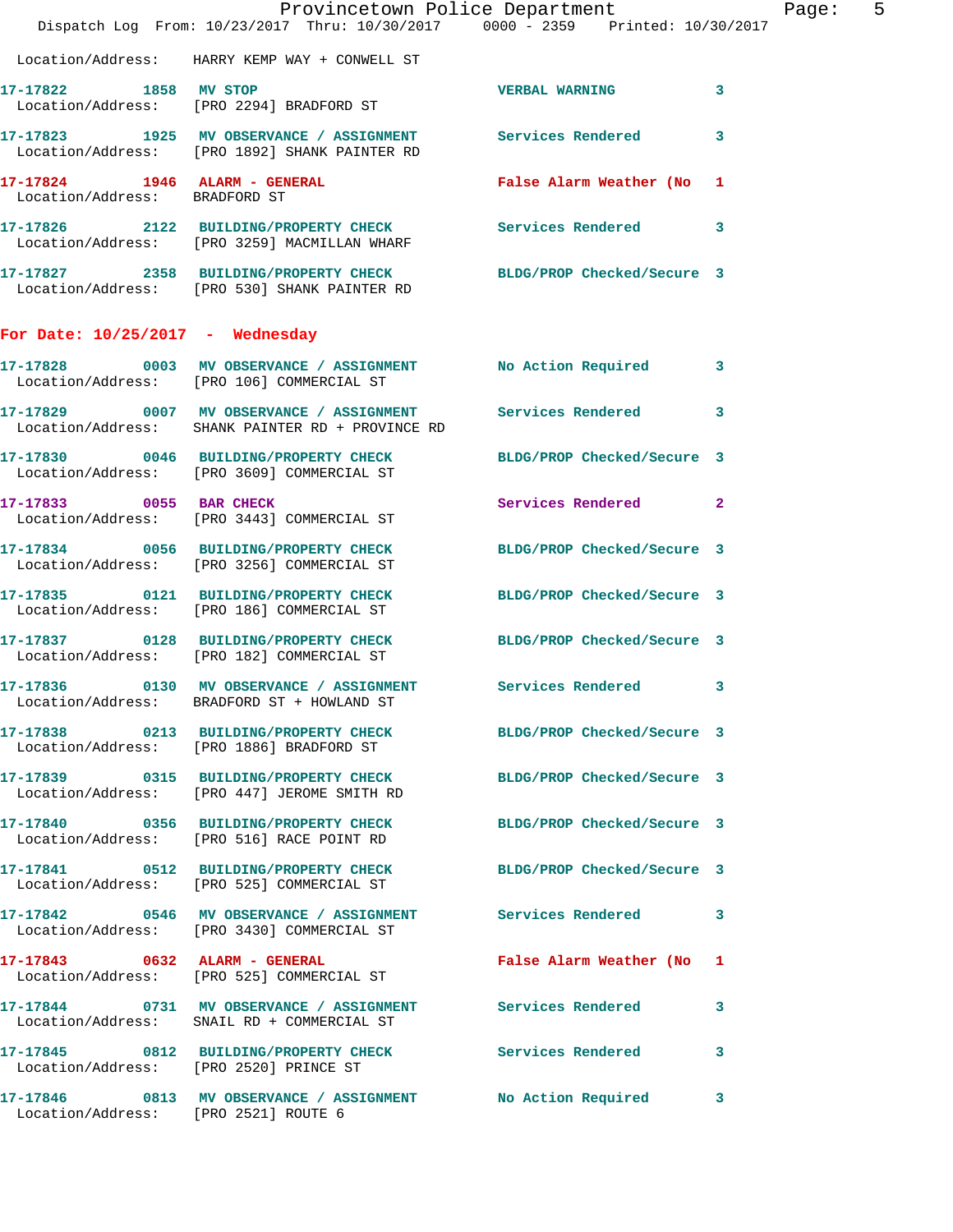## Provincetown Police Department The Page: 6

| 17-17849 0939 ANIMAL CALL<br>Location/Address: COMMERCIAL ST              |                                                                                                             | Services Rendered          | $\mathbf{2}$   |   |
|---------------------------------------------------------------------------|-------------------------------------------------------------------------------------------------------------|----------------------------|----------------|---|
| 17-17850 1010 LOST PROPERTY                                               | Location/Address: [PRO 2543] MACMILLAN WHARF                                                                | Services Rendered          | 3              |   |
|                                                                           | 17-17851 1040 BUILDING/PROPERTY CHECK<br>Location/Address: [PRO 3259] MACMILLAN WHARF                       | <b>Services Rendered</b>   | 3              |   |
| 17-17852 1104 PARK, WALK & TALK<br>Location/Address: COMMERCIAL ST        |                                                                                                             | Services Rendered          | $\overline{2}$ |   |
| 17-17853 1108 COMPLAINT-IRS SCAM<br>Location/Address: [PRO 779] BROWNE ST |                                                                                                             | <b>Services Rendered</b>   | 3              |   |
|                                                                           | 17-17854 1154 BUILDING/PROPERTY CHECK<br>Location/Address: [PRO 2977] COMMERCIAL ST                         | Services Rendered          | 3              |   |
|                                                                           | 17-17855 1321 BUILDING/PROPERTY CHECK<br>Location/Address: [PRO 564] BAYBERRY AVE                           | BLDG/PROP Checked/Secure 3 |                |   |
|                                                                           | 17-17856 1353 BUILDING/PROPERTY CHECK Services Rendered<br>Location/Address: [PRO 433] RYDER ST EXT         |                            | 3              |   |
|                                                                           | 17-17857 1403 BUILDING/PROPERTY CHECK<br>Location/Address: [PRO 2483] COMMERCIAL ST                         | Services Rendered          | 3              |   |
| Location/Address: [TRU] ZAZU LN                                           | 17-17858 1410 ANIMAL CALL-MISSING CAT Services Rendered                                                     |                            | $\mathbf{2}^-$ | 1 |
|                                                                           | 17-17859 1432 COMPLAINT-IRS SCAM<br>Location/Address: [PRO 144] COMMERCIAL ST                               | Services Rendered          | 3              |   |
|                                                                           | 17-17861 1530 MV OBSERVANCE / ASSIGNMENT<br>Location/Address: [PRO 537] SHANK PAINTER RD                    | Services Rendered          | 3              |   |
|                                                                           | 17-17863 1546 PARKING COMPLAINT / GENERAL Services Rendered<br>Location/Address: [PRO 602] STANDISH ST      |                            | 3              |   |
|                                                                           | 17-17862 1548 MV OBSERVANCE / ASSIGNMENT Services Rendered<br>Location/Address: [PRO 1892] SHANK PAINTER RD |                            | 3              |   |
|                                                                           | 17-17864 1621 PARK, WALK & TALK<br>Location/Address: [PRO 105] COMMERCIAL ST                                | Services Rendered          | $\mathbf{2}$   |   |
| Location/Address: [PRO 521] ROUTE 6                                       | 17-17865 1636 BUILDING/PROPERTY CHECK Services Rendered                                                     |                            | 3              |   |
| 17-17868 1703 FIRE, OTHER                                                 | Location/Address: [PRO 1892] SHANK PAINTER RD                                                               | <b>Services Rendered</b>   | 1              |   |
|                                                                           | 17-17866 1707 BUILDING/PROPERTY CHECK<br>Location/Address: [PRO 525] COMMERCIAL ST                          | <b>Services Rendered</b>   | 3              |   |
|                                                                           | 17-17867 1708 BUILDING/PROPERTY CHECK<br>Location/Address: [PRO 3430] COMMERCIAL ST                         | Services Rendered          | 3              |   |
|                                                                           | 17-17869 1724 BUILDING/PROPERTY CHECK<br>Location/Address: [PRO 2483] COMMERCIAL ST                         | Services Rendered          | 3              |   |
|                                                                           | 17-17870 1727 BUILDING/PROPERTY CHECK<br>Location/Address: [PRO 106] COMMERCIAL ST                          | Services Rendered          | 3              |   |
|                                                                           | 17-17871 1850 ASSIST CITIZEN<br>Location/Address: [PRO 517] RACE POINT RD                                   | Services Rendered          | 3              |   |
|                                                                           | 17-17872 1901 MEDICAL EMERGENCY/EVAL<br>Location/Address: [PRO 517] RACE POINT RD                           | <b>Services Rendered</b>   | 1              |   |
| 17-17873 2023 ASSIST CITIZEN                                              | Location/Address: [PRO 542] SHANK PAINTER RD                                                                | SPOKEN TO                  | 3              |   |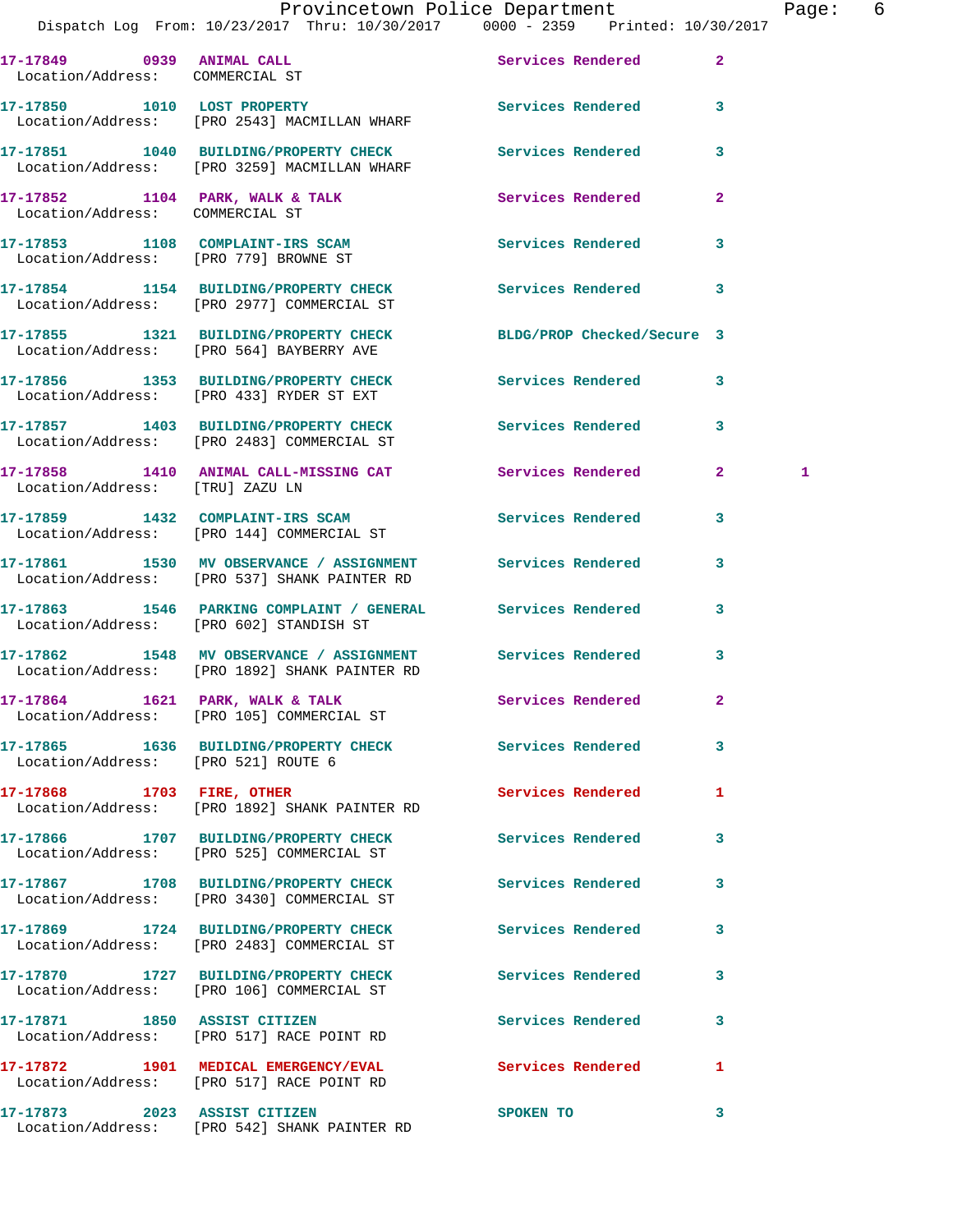|                                                        | 17-17874 2151 MV OBSERVANCE / ASSIGNMENT Services Rendered<br>Location/Address: [PRO 537] SHANK PAINTER RD |                                      | $\mathbf{3}$               |
|--------------------------------------------------------|------------------------------------------------------------------------------------------------------------|--------------------------------------|----------------------------|
| Location/Address: [PRO 94] BRADFORD ST                 | 17-17875 2211 MV OBSERVANCE / ASSIGNMENT Services Rendered                                                 |                                      | 3                          |
| Location/Address: [PRO 4048] ROUTE 6                   | 17-17876 2315 MV OBSERVANCE / ASSIGNMENT Services Rendered                                                 |                                      | 3                          |
|                                                        | 17-17877 2320 BUILDING/PROPERTY CHECK<br>Location/Address: [PRO 2489] BRADFORD ST                          | Services Rendered                    | 3                          |
|                                                        | 17-17878 2347 BUILDING/PROPERTY CHECK<br>Location/Address: [PRO 2483] COMMERCIAL ST                        | <b>Services Rendered</b>             | 3                          |
|                                                        | 17-17879 2351 MV OBSERVANCE / ASSIGNMENT Services Rendered<br>Location/Address: [PRO 106] COMMERCIAL ST    |                                      | 3                          |
| For Date: $10/26/2017$ - Thursday                      |                                                                                                            |                                      |                            |
|                                                        | 17-17880 0004 MV OBSERVANCE / ASSIGNMENT Services Rendered 3<br>Location/Address: [PRO 2577] BRADFORD ST   |                                      |                            |
| 17-17881 0020 MV STOP<br>Location/Address: STANDISH ST |                                                                                                            | <b>VERBAL WARNING</b>                | 3                          |
|                                                        | 17-17882 0031 MV OBSERVANCE / ASSIGNMENT<br>Location/Address: [PRO 2577] BRADFORD ST                       | No Action Required 3                 |                            |
|                                                        | 17-17883 0124 BUILDING/PROPERTY CHECK<br>Location/Address: [PRO 530] SHANK PAINTER RD                      | BLDG/PROP Checked/Secure 3           |                            |
|                                                        | 17-17885 0406 BUILDING/PROPERTY CHECK<br>Location/Address: [PRO 182] COMMERCIAL ST                         | BLDG/PROP Checked/Secure 3           |                            |
|                                                        | 17-17886 0542 BUILDING/PROPERTY CHECK<br>Location/Address: [PRO 208] COMMERCIAL ST                         | <b>Services Rendered</b>             | $\overline{\phantom{a}}$ 3 |
| Location/Address: [PRO 16] BRADFORD ST                 | 17-17888 0743 BUILDING/PROPERTY CHECK                                                                      | BLDG/PROP Checked/Secure 3           |                            |
| Location/Address: MAYFLOWER AVE                        | 17-17889 0745 BUILDING/PROPERTY CHECK BLDG/PROP Checked/Secure 3                                           |                                      |                            |
| Location/Address: [PRO 3440] ROUTE 6                   | 17-17890 0753 MV OBSERVANCE / ASSIGNMENT Services Rendered                                                 |                                      | 3                          |
|                                                        | 17-17891 0759 MV OBSERVANCE / ASSIGNMENT<br>Location/Address: BRADFORD ST + HOWLAND ST                     | <b>Services Rendered</b>             | 3                          |
| 17-17893 0838 ANIMAL CALL                              | Location/Address: [PRO 105] COMMERCIAL ST                                                                  | Services Rendered                    | $\mathbf{2}$               |
|                                                        | 17-17894 0850 PARK, WALK & TALK<br>Location: JOHNSON ST LOT-WIRED PUPPY                                    | No Action Required                   | $\mathbf{2}$               |
|                                                        | 17-17895 0959 BUILDING/PROPERTY CHECK<br>Location/Address: [PRO 3317] CEMETERY RD                          | BLDG/PROP Checked/Secure 3           |                            |
|                                                        | 17-17896 0959 BUILDING/PROPERTY CHECK<br>Location/Address: [PRO 3318] CEMETERY RD                          | BLDG/PROP Checked/Secure 3           |                            |
| Location/Address: SNAIL RD                             | 17-17897 1016 MV OBSERVANCE / ASSIGNMENT Services Rendered                                                 |                                      | $\mathbf{3}$               |
|                                                        | 17-17898 1043 BUILDING/PROPERTY CHECK<br>Location/Address: [PRO 2540] RACE POINT RD                        | <b>Services Rendered</b>             | $\mathbf{3}$               |
|                                                        | 17-17899 1120 MV OBSERVANCE / ASSIGNMENT                                                                   | <b>Services Rendered</b><br>$\sim$ 3 |                            |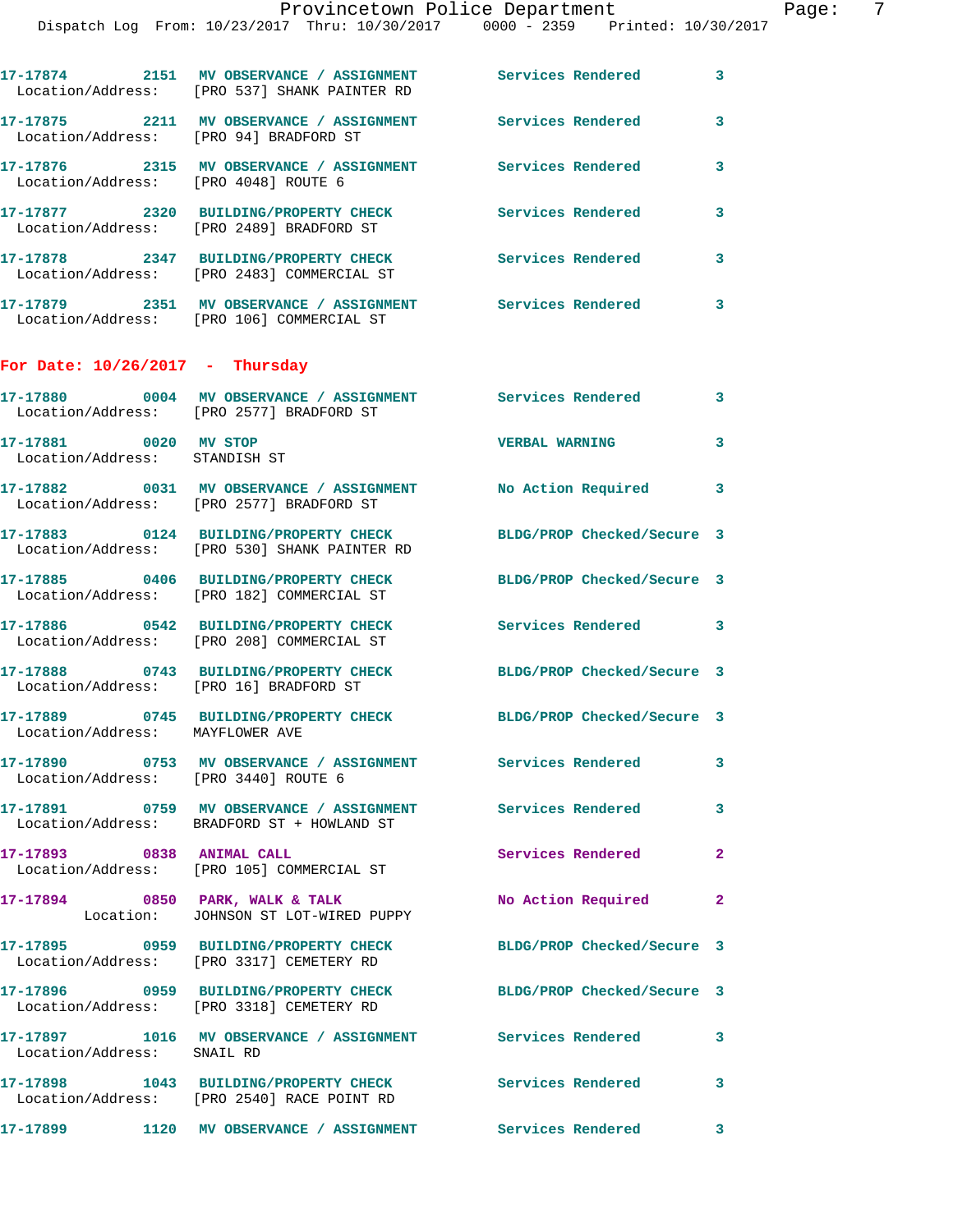|                                      | Dispatch Log From: 10/23/2017 Thru: 10/30/2017 0000 - 2359 Printed: 10/30/2017                                | Provincetown Police Department |              | Page: 8 |  |
|--------------------------------------|---------------------------------------------------------------------------------------------------------------|--------------------------------|--------------|---------|--|
|                                      | Location/Address: BRADFORD ST + HIGH POLE HILL                                                                |                                |              |         |  |
| Location/Address: [PRO 3287] ROUTE 6 | 17-17900 1152 BUILDING/PROPERTY CHECK BLDG/PROP Checked/Secure 3                                              |                                |              |         |  |
|                                      | 17-17901 1302 BUILDING/PROPERTY CHECK BLDG/PROP Checked/Secure 3<br>Location/Address: [PRO 4080] RYDER ST EXT |                                |              |         |  |
| Location/Address: [PRO 3440] ROUTE 6 | 17-17902 1307 MV OBSERVANCE / ASSIGNMENT Services Rendered 3                                                  |                                |              |         |  |
|                                      | 17-17904 1359 SERVE SUMMONS<br>Location/Address: [PRO 3217] OFF CONWELL ST                                    | Could Not Locate               | 3            |         |  |
| 17-17905 1359 MV DISABLED            | Location/Address: [PRO 440] HARRY KEMP WAY                                                                    | Services Rendered              | $\mathbf{2}$ |         |  |
|                                      | 17-17906 1416 FOLLOW UP<br>Location/Address: [PRO 542] SHANK PAINTER RD                                       | SPOKEN TO                      | $\mathbf{2}$ |         |  |
|                                      | 17-17907 1521 PARK, WALK & TALK<br>Location/Address: [PRO 569] WINSLOW ST                                     | Services Rendered              | $\mathbf{2}$ |         |  |
|                                      | 17-17908 1534 MV OBSERVANCE / ASSIGNMENT Services Rendered<br>Location/Address: [PRO 537] SHANK PAINTER RD    |                                | 3            |         |  |
|                                      | 17-17911 1623 PARK, WALK & TALK<br>Location/Address: [PRO 105] COMMERCIAL ST                                  | Services Rendered              | $\mathbf{2}$ |         |  |
|                                      | 17-17910 1625 BUILDING/PROPERTY CHECK Services Rendered 3<br>Location/Address: [PRO 2490] PROVINCELANDS RD    |                                |              |         |  |
|                                      | 17-17912 1635 BUILDING/PROPERTY CHECK<br>Location/Address: [PRO 3430] COMMERCIAL ST                           | Services Rendered              | 3            |         |  |
|                                      | 17-17914 1731 BUILDING/PROPERTY CHECK BLDG/PROP Checked/Secure 3<br>Location/Address: [PRO 519] RACE POINT RD |                                |              |         |  |
|                                      | 17-17915 1744 SUSPICIOUS ACTIVITY<br>Location/Address: BRADFORD ST EXT + PROVINCELANDS RD                     | Services Rendered              | $\mathbf{2}$ |         |  |
|                                      | 17-17916 1812 PARK, WALK & TALK<br>Location/Address: [PRO 105] COMMERCIAL ST                                  | Services Rendered 2            |              |         |  |
| Location/Address: [PRO 4048] ROUTE 6 | 17-17917 1850 BUILDING/PROPERTY CHECK Services Rendered                                                       |                                | 3            |         |  |
|                                      | 17-17918 1917 MV STOP<br>Location/Address: [PRO 1892] SHANK PAINTER RD                                        | <b>VERBAL WARNING</b>          | 3            |         |  |
| Location/Address: [PRO 4048] ROUTE 6 | 17-17919 1934 BUILDING/PROPERTY CHECK                                                                         | <b>Services Rendered</b>       | 3            |         |  |
| Location/Address: [PRO 4048] ROUTE 6 | 17-17920 2013 MV OBSERVANCE / ASSIGNMENT Services Rendered                                                    |                                | 3            |         |  |
|                                      | 17-17921 2014 MV OBSERVANCE / ASSIGNMENT Services Rendered<br>Location/Address: [PRO 2489] BRADFORD ST        |                                | 3            |         |  |
| Location/Address: [PRO 4048] ROUTE 6 | 17-17923 2143 MV OBSERVANCE / ASSIGNMENT Services Rendered                                                    |                                | $\mathbf{3}$ |         |  |
|                                      | 17-17924 2314 BUILDING/PROPERTY CHECK<br>Location/Address: [PRO 105] COMMERCIAL ST                            | <b>Services Rendered</b>       | 3            |         |  |
|                                      | 17-17925 2315 PARK, WALK & TALK<br>Location/Address: [PRO 105] COMMERCIAL ST                                  | Services Rendered              | $\mathbf{2}$ |         |  |
|                                      | 17-17926 2337 BUILDING/PROPERTY CHECK<br>Location/Address: [PRO 2490] PROVINCELANDS RD                        | Services Rendered              | 3            |         |  |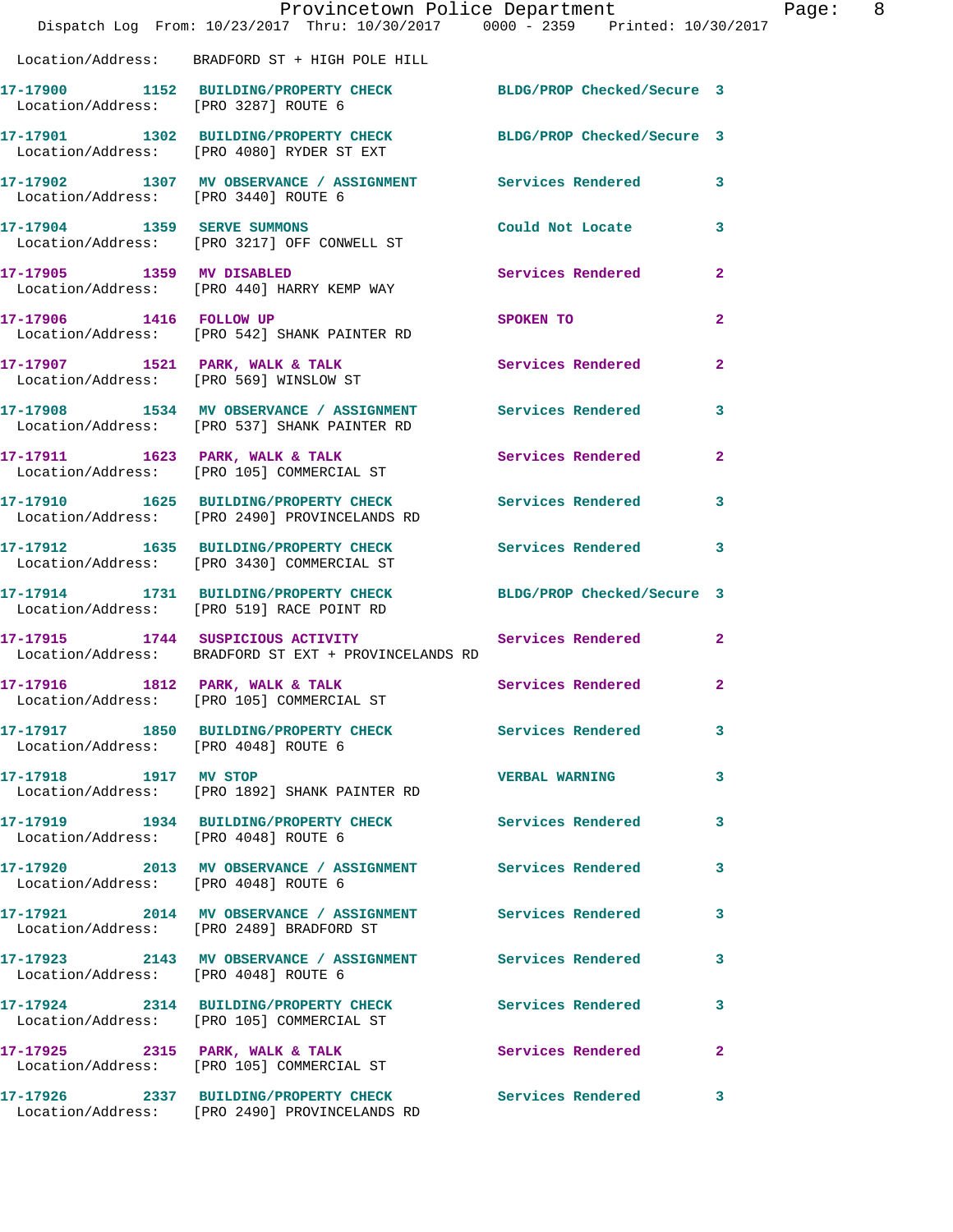|                                 | Provincetown Police Department<br>Dispatch Log From: 10/23/2017 Thru: 10/30/2017 0000 - 2359 Printed: 10/30/2017 |                            |              | Page: 9 |  |
|---------------------------------|------------------------------------------------------------------------------------------------------------------|----------------------------|--------------|---------|--|
|                                 | 17-17927 2338 BUILDING/PROPERTY CHECK BLDG/PROP Checked/Secure 3<br>Location/Address: [PRO 1638] COMMERCIAL ST   |                            |              |         |  |
|                                 | 17-17928 2344 MV OBSERVANCE / ASSIGNMENT Services Rendered 3<br>Location/Address: [PRO 106] COMMERCIAL ST        |                            |              |         |  |
|                                 | 17-17929 2357 MV OBSERVANCE / ASSIGNMENT No Action Required 3<br>Location/Address: [PRO 3912] SHANK PAINTER RD   |                            |              |         |  |
| For Date: $10/27/2017$ - Friday |                                                                                                                  |                            |              |         |  |
|                                 | 17-17930 0008 BUILDING/PROPERTY CHECK Services Rendered 3<br>Location/Address: [PRO 521] ROUTE 6                 |                            |              |         |  |
|                                 | 17-17931 0029 MV OBSERVANCE / ASSIGNMENT No Action Required 3<br>Location/Address: HOWLAND ST + BRADFORD ST      |                            |              |         |  |
|                                 | 17-17932 0031 MV OBSERVANCE / ASSIGNMENT Services Rendered 3<br>Location/Address: [PRO 4048] ROUTE 6             |                            |              |         |  |
|                                 | 17-17933 0038 MV OBSERVANCE / ASSIGNMENT Services Rendered 3<br>Location/Address: [PRO 2489] BRADFORD ST         |                            |              |         |  |
|                                 | 17-17934 0105 BUILDING/PROPERTY CHECK Services Rendered 3<br>Location/Address: [PRO 3430] COMMERCIAL ST          |                            |              |         |  |
|                                 | 17-17935 0123 ASSIST CITIZEN<br>Location/Address: [PRO 2483] COMMERCIAL ST                                       | Services Rendered 3        |              |         |  |
|                                 | 17-17936 0136 BUILDING/PROPERTY CHECK Services Rendered 3<br>Location/Address: [PRO 444] HIGH POLE HILL          |                            |              |         |  |
|                                 | 17-17937 0136 BUILDING/PROPERTY CHECK BLDG/PROP Checked/Secure 3<br>Location/Address: [PRO 447] JEROME SMITH RD  |                            |              |         |  |
|                                 | 17-17938 0147 MV OBSERVANCE / ASSIGNMENT Services Rendered 3<br>Location/Address: [PRO 3912] SHANK PAINTER RD    |                            |              |         |  |
|                                 | 17-17939 0303 BUILDING/PROPERTY CHECK BLDG/PROP Checked/Secure 3<br>Location/Address: [PRO 3259] MACMILLAN WHARF |                            |              |         |  |
|                                 | 17-17940 0537 MV OBSERVANCE / ASSIGNMENT Services Rendered 3<br>Location/Address: [PRO 2489] BRADFORD ST         |                            |              |         |  |
|                                 | 17-17941 0741 PARK, WALK & TALK Services Rendered 2<br>Location/Address: [PRO 385] COMMERCIAL ST                 |                            |              |         |  |
|                                 | 17-17942 0744 DECEASED SUNFISH<br>Location/Address: [PRO 269] COMMERCIAL ST                                      | Referred to Other Agency 2 |              |         |  |
|                                 | 17-17943 0800 PET PANTRY<br>Location/Address: [PRO 3296] SHANK PAINTER RD                                        | Services Rendered 3        |              |         |  |
|                                 | 17-17944 0809 HAZARDS/GAS LEAK<br>Location/Address: [PRO 3004] BRADFORD ST                                       | Services Rendered 2        |              |         |  |
|                                 | 17-17945 0812 AT SCHOOL<br>Location/Address: [PRO 569] WINSLOW ST                                                | Services Rendered 3        |              |         |  |
|                                 | 17-17946 0840 BUILDING/PROPERTY CHECK Services Rendered 3<br>Location/Address: [PRO 75] CAPTAIN BERTIES WAY      |                            |              |         |  |
|                                 | 17-17947 0840 MV ALARM MALFUNCTION<br>Location/Address: [PRO 2500] COMMERCIAL ST                                 | Services Rendered          | $\mathbf{2}$ |         |  |
|                                 | 17-17948 0904 MV OBSERVANCE / ASSIGNMENT Services Rendered 3<br>Location/Address: SHANK PAINTER RD + PROVINCE RD |                            |              |         |  |
|                                 | 17-17949 0917 MV OBSERVANCE / ASSIGNMENT Services Rendered 3<br>Location/Address: [PRO 3440] ROUTE 6             |                            |              |         |  |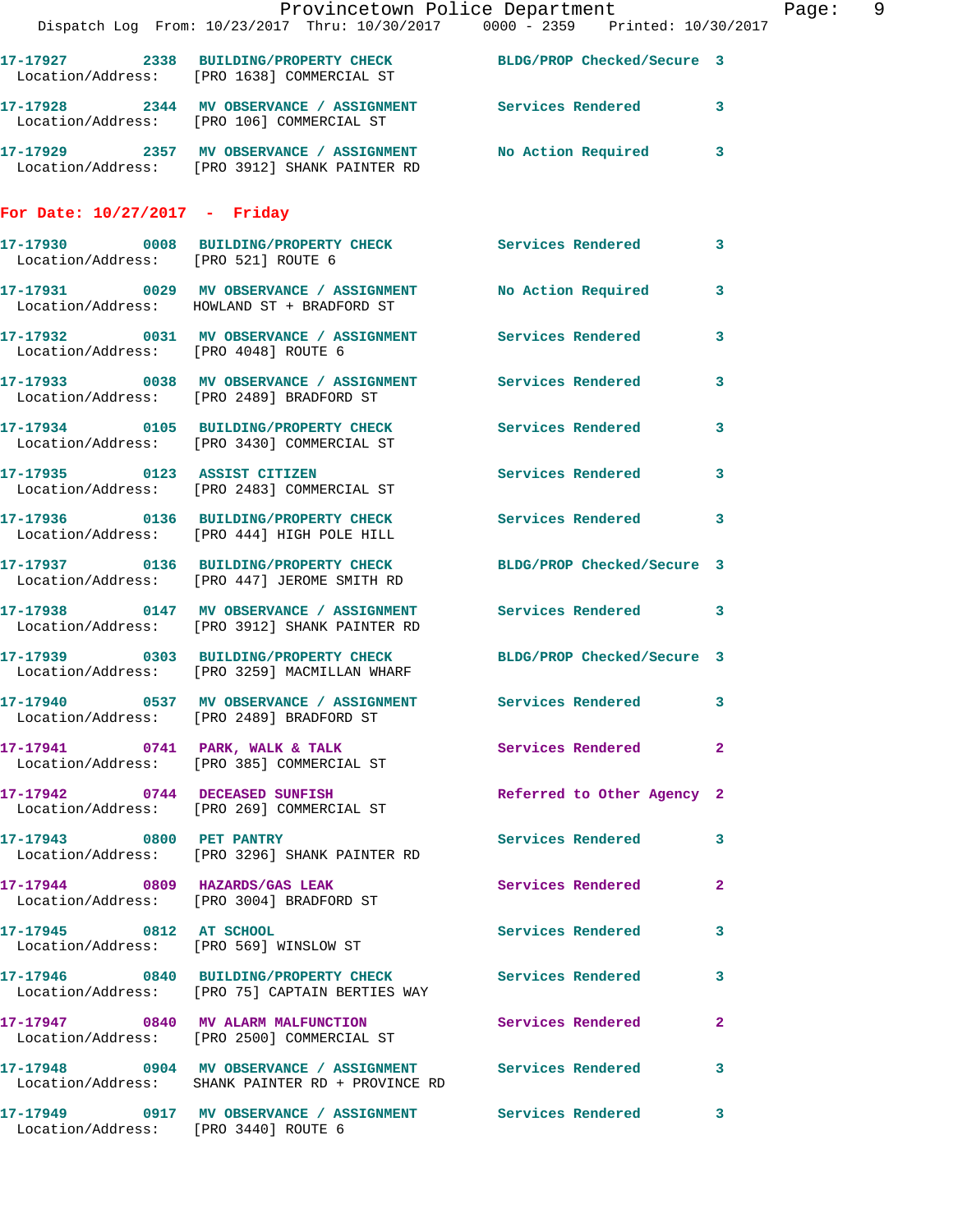Dispatch Log From: 10/23/2017 Thru: 10/30/2017 0000 - 2359 Printed: 10/30/2017

|  | 17-17950 0921 VERBAL SPEED<br>Location/Address: [PRO 2513] ROUTE 6                                                | <b>VERBAL WARNING</b>                                                                                          | 3              |  |
|--|-------------------------------------------------------------------------------------------------------------------|----------------------------------------------------------------------------------------------------------------|----------------|--|
|  | 17-17951 0925 BUILDING/PROPERTY CHECK BLDG/PROP Checked/Secure 3<br>Location/Address: [PRO 571] ALDEN ST          |                                                                                                                |                |  |
|  | 17-17952 0940 BUILDING/PROPERTY CHECK<br>Location/Address: [PRO 2483] COMMERCIAL ST                               | <b>Services Rendered</b>                                                                                       | 3              |  |
|  | 17-17955 1030 BUILDING/PROPERTY CHECK<br>Location/Address: [PRO 3287] ROUTE 6                                     | BLDG/PROP Checked/Secure 3                                                                                     |                |  |
|  | 17-17956 1051 BUILDING/PROPERTY CHECK<br>Location/Address: [PRO 3317] CEMETERY RD                                 | BLDG/PROP Checked/Secure 3                                                                                     | 1              |  |
|  | 17-17957 1054 MINOR MV COLLISION<br>Location/Address: [PRO 1253] BRADFORD ST<br>Refer To Accident: 17-100-AC      | <b>Services Rendered</b>                                                                                       | 1              |  |
|  | 17-17958 1055 SUSPICIOUS ITEM<br>Location/Address: [PRO 3317] CEMETERY RD                                         | SPOKEN TO                                                                                                      | $\overline{a}$ |  |
|  | 17-17959 1143 ALARM - FIRE<br>Location/Address: [PRO 3241] COMMERCIAL ST                                          | False Alarm and the state of the state of the state of the state of the state of the state of the state of the | 1              |  |
|  | 17-17960 1143 SCAM REPORT<br>Location/Address: [PRO 1269] ALDEN ST                                                | Referred to Other Agency 2                                                                                     |                |  |
|  | 17-17962 1233 BUILDING/PROPERTY CHECK<br>Location/Address: [PRO 3033] COMMERCIAL ST                               | BLDG/PROP Checked/Secure 3                                                                                     |                |  |
|  | 17-17963 1306 WELL-BEING/BP CHECK<br>Location/Address: [PRO 2144] CONWELL ST                                      | Services Rendered                                                                                              | 3              |  |
|  | 17-17964 1421 BIKE RETURNED<br>Location/Address: [PRO 3670] SHANK PAINTER RD                                      | Services Rendered                                                                                              | $\overline{a}$ |  |
|  | 17-17966 1519 BUILDING/PROPERTY CHECK BLDG/PROP Checked/Secure 3<br>Location/Address: [PRO 569] WINSLOW ST        |                                                                                                                |                |  |
|  | 17-17967 1541 PARK, WALK & TALK<br>Location/Address: [PRO 105] COMMERCIAL ST                                      | <b>Services Rendered</b>                                                                                       | $\mathbf{2}$   |  |
|  | 17-17968 1619 ASSIST CITIZEN-FINGER PRINTS No Action Required 3<br>Location/Address: [PRO 542] SHANK PAINTER RD   |                                                                                                                |                |  |
|  | 17-17971 1619 ASSIST CITIZEN<br>Location/Address: [PRO 2199] BAYBERRY AVE                                         | <b>Services Rendered</b>                                                                                       | 3              |  |
|  | 17-17969 1647 ANIMAL CALL<br>Location/Address: [PRO 970] KINGS WAY                                                | Services Rendered                                                                                              | $\overline{a}$ |  |
|  | 17-17970 1652 PARKING COMPLAINT / GENERAL Citation / Warning Issue 3<br>Location/Address: CENTER ST + BRADFORD ST |                                                                                                                |                |  |
|  | 17-17972 1715 MV OBSERVANCE / ASSIGNMENT<br>Location/Address: [PRO 2521] ROUTE 6                                  | No Action Required                                                                                             | 3              |  |
|  | 17-17974 1727 SERVICE CALL / POLICE-NPS<br>Location/Address: [PRO 2499] RACE POINT RD                             | Referred to Other Agency 3                                                                                     |                |  |
|  | 17-17975 1734 MV COLLISION<br>Location/Address: [PRO 2520] PRINCE ST<br>Refer To Accident: 17-101-AC              | Services Rendered                                                                                              | ı              |  |
|  | 17-17976 1812 SERVE WARRANT<br>Location/Address: [PRO 542] SHANK PAINTER RD                                       | Could Not Locate                                                                                               | 3              |  |
|  | 17-17977 1920 COMPLAINT<br>Location/Address: [PRO 433] RYDER ST EXT                                               | Services Rendered                                                                                              | 3              |  |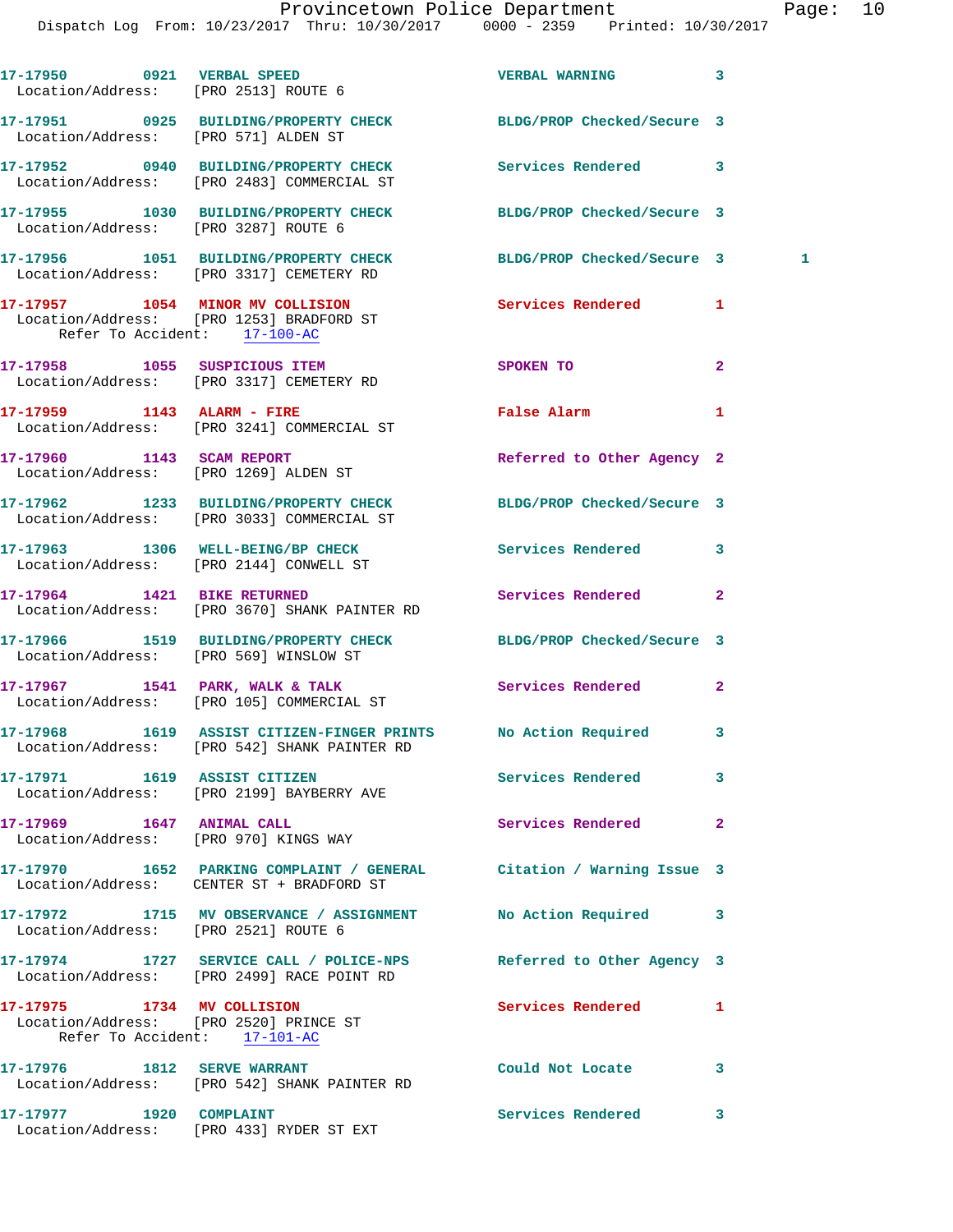|                                                                                                         | Dispatch Log From: 10/23/2017 Thru: 10/30/2017 0000 - 2359 Printed: 10/30/2017 |                            |                |
|---------------------------------------------------------------------------------------------------------|--------------------------------------------------------------------------------|----------------------------|----------------|
| 17-17978 1948 FOLLOW UP<br>Location/Address: [PRO 542] SHANK PAINTER RD<br>Refer To Summons: 17-289-AR  |                                                                                | SPOKEN TO                  | $\mathbf{2}$   |
| 17-17979 2008 FOLLOW UP<br>Location/Address: [PRO 542] SHANK PAINTER RD<br>Refer To Accident: 17-101-AC |                                                                                | FOLLOW UP                  | $\overline{2}$ |
| 17-17980 2018 MEDICAL EMERGENCY<br>Location/Address: [PRO 1892] SHANK PAINTER RD                        |                                                                                | Services Rendered          | 1              |
| 17-17982 2055 MEDICAL EMERGENCY<br>Location/Address: [PRO 542] SHANK PAINTER RD                         |                                                                                | Services Rendered          | 1              |
| Location/Address: [PRO 3259] MACMILLAN WHARF                                                            | 17-17983 2143 BUILDING/PROPERTY CHECK Services Rendered                        |                            | 3              |
| Location/Address: [PRO 2483] COMMERCIAL ST                                                              | 17-17984 2202 BUILDING/PROPERTY CHECK Services Rendered                        |                            | 3              |
| 17-17985 2236 ALARM - FIRE<br>Location/Address: [PRO 80] CARVER ST                                      |                                                                                | False Alarm                | 1              |
| 17-17987 2327 NOISE COMPLAINT<br>Location/Address: BROWNE ST                                            |                                                                                | No Action Required         | 3              |
| 17-17988 2333 ALARM - FIRE<br>Location/Address: [PRO 3201] MONTELLO ST                                  |                                                                                | False Alarm                | $\mathbf{1}$   |
| For Date: $10/28/2017$ - Saturday                                                                       |                                                                                |                            |                |
| 17-17989 0000 BUILDING/PROPERTY CHECK<br>Location/Address: [PRO 2483] COMMERCIAL ST                     |                                                                                | <b>Services Rendered</b>   | 3              |
| 17-17990 0024 PARK, WALK & TALK<br>Location/Address: [PRO 105] COMMERCIAL ST                            |                                                                                | Services Rendered          | $\overline{2}$ |
| 17-17991 0031 BUILDING/PROPERTY CHECK<br>Location/Address: [PRO 3296] SHANK PAINTER RD                  |                                                                                | BLDG/PROP Checked/Secure 3 |                |
| Location/Address: [PRO 2494] BRADFORD ST                                                                | 17-17992 0035 BUILDING/PROPERTY CHECK Services Rendered 3                      |                            |                |
| Location/Address: [PRO 595] BRADFORD ST                                                                 | 17-17993 0039 MV OBSERVANCE / ASSIGNMENT Services Rendered                     |                            | 3              |
| Location/Address: [PRO 3259] MACMILLAN WHARF                                                            | 17-17994 0052 BUILDING/PROPERTY CHECK                                          | BLDG/PROP Checked/Secure 3 |                |
| 17-17995 0055 MV STOP<br>Location/Address: KENDALL LN + BRADFORD ST                                     |                                                                                | <b>VERBAL WARNING</b>      | 3              |
| 17-17996 0121 BUILDING/PROPERTY CHECK<br>Location/Address: [PRO 569] WINSLOW ST                         |                                                                                | <b>Services Rendered</b>   | 3              |
| 17-17997 0133 BUILDING/PROPERTY CHECK<br>Location/Address: [PRO 3430] COMMERCIAL ST                     |                                                                                | <b>Services Rendered</b>   | 3              |
| 17-17998 0141 TRAFFIC CONTROL<br>Location/Address: COMMERCIAL ST + CARVER ST                            |                                                                                | <b>Services Rendered</b>   | 3              |
| Location/Address: [PRO 537] SHANK PAINTER RD                                                            | 17-17999 0145 MV OBSERVANCE / ASSIGNMENT                                       | No Action Required         | 3              |
|                                                                                                         | 17-18000  0152 BUILDING/PROPERTY CHECK  Services Rendered                      |                            | 3              |

**17-18002 0243 BUILDING/PROPERTY CHECK BLDG/PROP Checked/Secure 3**  Location/Address: [PRO 413] CONWELL ST

Location/Address: [PRO 2490] PROVINCELANDS RD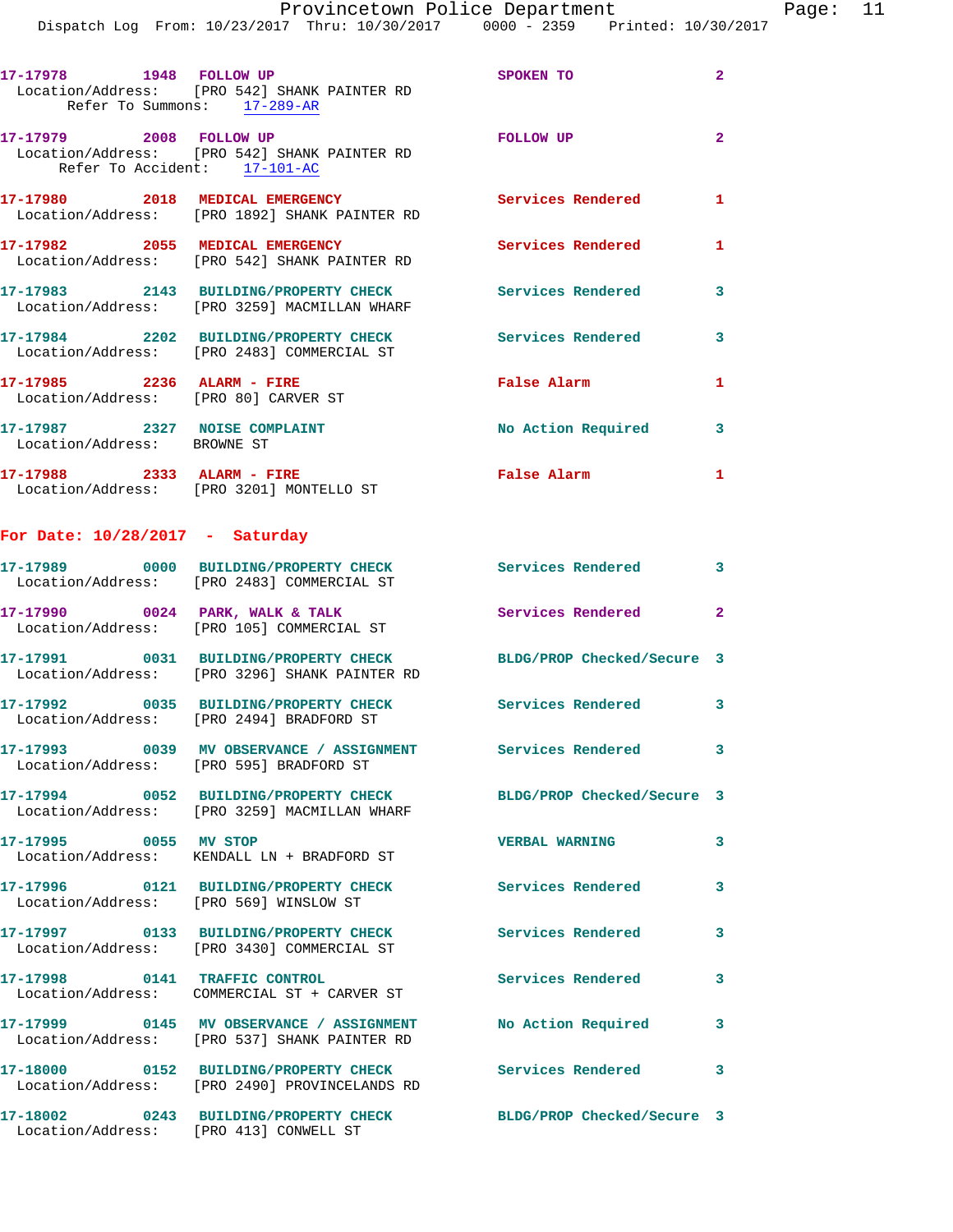|                                                                    | 17-18003 0308 911 / GENERAL/ABANDONED<br>Location/Address: [PRO 793] COMMERCIAL ST                             | Services Rendered 1                 |              |
|--------------------------------------------------------------------|----------------------------------------------------------------------------------------------------------------|-------------------------------------|--------------|
|                                                                    | 17-18004 0346 BUILDING/PROPERTY CHECK<br>Location/Address: [PRO 516] RACE POINT RD                             | BLDG/PROP Checked/Secure 3          |              |
| Location/Address: [PRO 521] ROUTE 6                                | 17-18005 0353 BUILDING/PROPERTY CHECK                                                                          | BLDG/PROP Checked/Secure 3          |              |
|                                                                    | 17-18006 0400 BUILDING/PROPERTY CHECK<br>Location/Address: [PRO 2499] RACE POINT RD                            | Services Rendered                   | 3            |
| Location/Address: [PRO 2519] ROUTE 6                               | 17-18008 0501 SERVICE CALL / POLICE                                                                            | <b>Services Rendered</b>            | 3            |
| Location/Address: ROUTE 6 + SNAIL RD                               | 17-18009                0515     MV  OBSERVANCE  /  ASSIGNMENT                  Services  Rendered             |                                     | 3            |
|                                                                    | 17-18010 0518 MV OBSERVANCE / ASSIGNMENT<br>Location/Address: [PRO 2489] BRADFORD ST                           | <b>Services Rendered</b>            | 3            |
|                                                                    | 17-18011 0602 BUILDING/PROPERTY CHECK<br>Location/Address: [PRO 379] COMMERCIAL ST                             | BLDG/PROP Checked/Secure 3          |              |
|                                                                    | 17-18012 0625 BUILDING/PROPERTY CHECK<br>Location/Address: [PRO 1638] COMMERCIAL ST                            | BLDG/PROP Checked/Secure 3          |              |
|                                                                    | 17-18014 0948 BUILDING/PROPERTY CHECK<br>Location/Address: [PRO 3259] MACMILLAN WHARF                          | Services Rendered 3                 |              |
|                                                                    | 17-18015 0957 MV OBSERVANCE / ASSIGNMENT Services Rendered<br>Location/Address: SHANK PAINTER RD + PROVINCE RD |                                     | 3            |
| Refer To Summons: 17-334-AR                                        | 17-18016  1003  CITATION/OPERATING AFTER<br>Location/Address: NELSON AVE + RACE POINT RD                       | Citation / Warning Issue 3          |              |
| Location/Address: [PRO 2519] ROUTE 6                               |                                                                                                                | Services Rendered<br>$\blacksquare$ |              |
|                                                                    | 17-18019 1056 MV OBSERVANCE / ASSIGNMENT Services Rendered<br>Location/Address: [PRO 539] SHANK PAINTER RD     |                                     | 3            |
| 17-18020 1059 VERBAL SPEED                                         | Location/Address: [PRO 539] SHANK PAINTER RD                                                                   | <b>VERBAL WARNING</b>               | 3            |
| 17-18022 1105 VERBAL SPEED<br>Location/Address: [PRO 2519] ROUTE 6 |                                                                                                                | <b>VERBAL WARNING</b>               | 3            |
| 17-18023 1117 VERBAL SPEED<br>Location/Address: [PRO 2513] ROUTE 6 |                                                                                                                | <b>VERBAL WARNING</b>               | 3            |
| Location/Address: [PRO 2078] BERRY LN                              | 17-18024 1149 RESCUE CALL/TRANSPORT                                                                            | Transported to Hospital 1           |              |
|                                                                    | 17-18025 1206 BUILDING/PROPERTY CHECK<br>Location/Address: [PRO 4080] RYDER ST EXT                             | BLDG/PROP Checked/Secure 3          |              |
| 17-18026 1207 LOOSE DOG                                            | Location/Address: WILLOW DR + HOWLAND ST                                                                       | Services Rendered                   | $\mathbf{2}$ |
|                                                                    | 17-18028 1235 PARK, WALK & TALK<br>Location/Address: [PRO 105] COMMERCIAL ST                                   | <b>Services Rendered</b>            | $\mathbf{2}$ |
|                                                                    | 17-18030 1353 BUILDING/PROPERTY CHECK<br>Location/Address: [PRO 3259] MACMILLAN WHARF                          | Services Rendered 3                 |              |
|                                                                    | 17-18032 1353 SERVICE CALL/ATM<br>Location/Address: [PRO 3193] COMMERCIAL ST                                   | Referred to Other Agency 3          |              |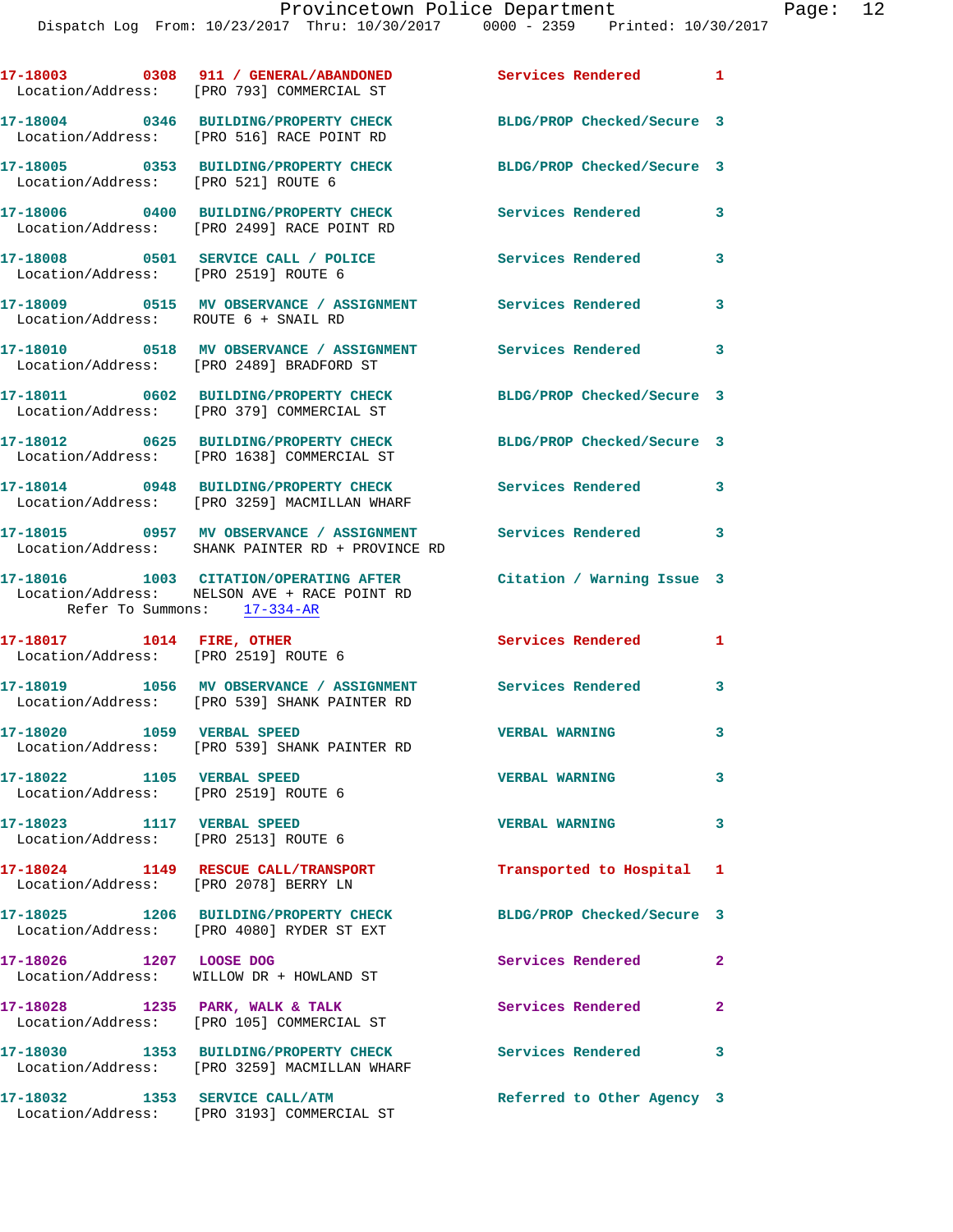|                                     | Provincetown Police Department Page: 13<br>Dispatch Log From: 10/23/2017 Thru: 10/30/2017 0000 - 2359 Printed: 10/30/2017 |                          |              |  |
|-------------------------------------|---------------------------------------------------------------------------------------------------------------------------|--------------------------|--------------|--|
|                                     | 17-18031 1400 BUILDING/PROPERTY CHECK BLDG/PROP Checked/Secure 3<br>Location/Address: [PRO 521] ROUTE 6                   |                          |              |  |
|                                     | 17-18034 1412 SERVICE CALL / POLICE Services Rendered 3<br>Location/Address: [PRO 542] SHANK PAINTER RD                   |                          |              |  |
|                                     | 17-18033 1418 BUILDING/PROPERTY CHECK Services Rendered 3<br>Location/Address: [PRO 564] BAYBERRY AVE                     |                          |              |  |
|                                     | 17-18035 1518 TRAFFIC CONTROL Services Rendered 3<br>Location/Address: [PRO 3296] SHANK PAINTER RD                        |                          |              |  |
|                                     | 17-18036 1527 MV OBSERVANCE / ASSIGNMENT Services Rendered<br>Location/Address: SHANK PAINTER RD + COURT ST               |                          | $\mathbf{3}$ |  |
|                                     | 17-18037 1559 BUILDING/PROPERTY CHECK BLDG/PROP Checked/Secure 3<br>Location/Address: [PRO 526] RYDER ST EXT              |                          |              |  |
|                                     | 17-18038 1559 BUILDING/PROPERTY CHECK BLDG/PROP Checked/Secure 3<br>Location/Address: [PRO 433] RYDER ST EXT              |                          |              |  |
| Location: DOWN TOWN                 | 17-18040 1601 MISSING PERSON Services Rendered 1                                                                          |                          |              |  |
|                                     | 17-18039 1605 PARK, WALK & TALK Services Rendered<br>Location: [PRO 3431] LOPES SQUARE                                    |                          | $\mathbf{2}$ |  |
|                                     | 17-18042 1704 MEDICAL EMERGENCY 1 Transported to Hospital 1<br>Location/Address: [PRO 440] HARRY KEMP WAY                 |                          |              |  |
| Location/Address: [TRU] 6A          | 17-18044 1848 MV COMPLAINT                                                                                                | SPOKEN TO                | $\mathbf{2}$ |  |
|                                     | 17-18045 1856 ALARM - FIRE<br>Location/Address: [PRO 3430] COMMERCIAL ST                                                  | Services Rendered        | 1            |  |
|                                     | 17-18046 1901 PARKING COMPLAINT / GENERAL SPOKEN TO<br>Location/Address: [PRO 1325] COMMERCIAL ST                         |                          | 3            |  |
|                                     | Location/Address: [PRO 105] COMMERCIAL ST                                                                                 |                          | $\mathbf{2}$ |  |
|                                     | 17-18048 2011 LOST HANDICAP PLACARD<br>Location/Address: [PRO 1726] WINSLOW ST                                            | <b>Services Rendered</b> | 3            |  |
|                                     | 17-18050 2102 TRAFFIC CONTROL<br>Location/Address: RYDER ST + COMMERCIAL ST                                               | Services Rendered        | $\mathbf{3}$ |  |
|                                     | 17-18051 2111 MEDICAL EMERGENCY<br>Location/Address: [PRO 3248] COMMERCIAL ST                                             | <b>PATIENT REFUSAL</b>   | 1            |  |
| $17-18053$ 2143 ALARM - GENERAL     | Location/Address: [PRO 2018] COMMERCIAL ST                                                                                | <b>Services Rendered</b> | 1            |  |
| Location/Address: [PRO 521] ROUTE 6 | 17-18052 2148 BUILDING/PROPERTY CHECK Services Rendered                                                                   |                          | 3            |  |
|                                     | 17-18054 2155 BUILDING/PROPERTY CHECK Services Rendered<br>Location/Address: [PRO 2898] JEROME SMITH RD                   |                          | 3            |  |
|                                     | 17-18055 2213 COMPLAINT<br>Location/Address: [PRO 3443] COMMERCIAL ST                                                     | SPOKEN TO                | 3            |  |
| 17-18056 2300 MV STOP               | Location/Address: [PRO 527] RYDER ST EXT                                                                                  | <b>VERBAL WARNING</b>    | 3            |  |
| Location: CENTER ROAM               | 17-18057 2318 PARK, WALK & TALK                                                                                           | <b>Services Rendered</b> | $\mathbf{2}$ |  |
|                                     |                                                                                                                           |                          |              |  |

**17-18058 2319 BAR CHECK BLDG/PROP Checked/Secure 2** 

Location/Address: [PRO 3443] COMMERCIAL ST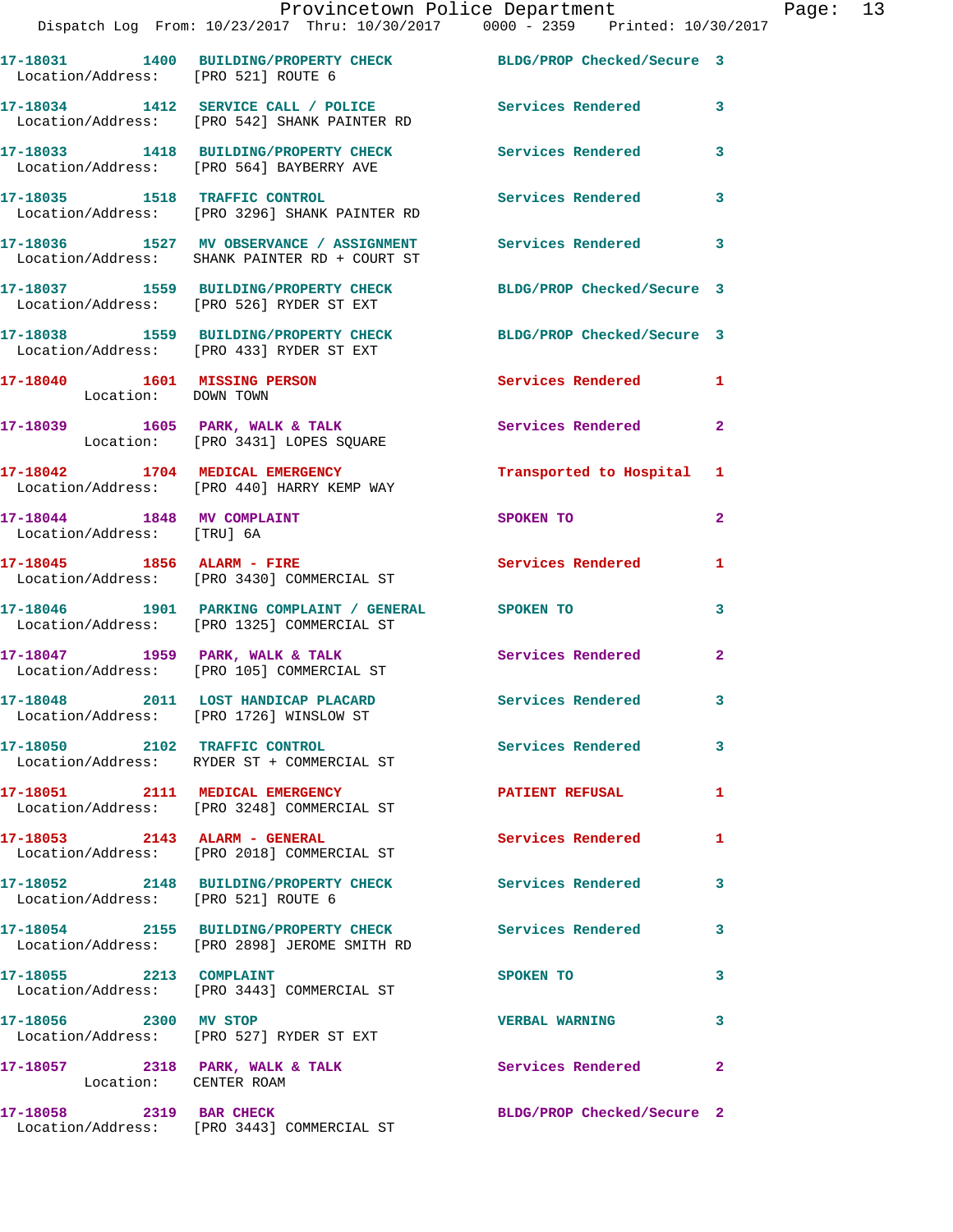|                                        | Provincetown Police Department<br>Dispatch Log From: 10/23/2017 Thru: 10/30/2017 0000 - 2359 Printed: 10/30/2017 |                            |              |
|----------------------------------------|------------------------------------------------------------------------------------------------------------------|----------------------------|--------------|
|                                        |                                                                                                                  |                            |              |
|                                        | 17-18059 2325 BAR CHECK<br>Location/Address: [PRO 3276] COMMERCIAL ST                                            | No Action Required         | $\mathbf{2}$ |
| 17-18060 2326 BAR CHECK                | Location/Address: [PRO 3236] COMMERCIAL ST                                                                       | No Action Required         | $\mathbf{2}$ |
| 17-18061 2333 BAR CHECK                | Location/Address: [PRO 399] COMMERCIAL ST                                                                        | BLDG/PROP Checked/Secure 2 |              |
| 17-18062 2345 BAR CHECK                | Location/Address: [PRO 484] MASONIC PL                                                                           | No Action Required         | $\mathbf{2}$ |
| For Date: $10/29/2017$ - Sunday        |                                                                                                                  |                            |              |
|                                        | 17-18064 0000 NOISE COMPLAINT<br>Location/Address: [PRO 29] BRADFORD ST                                          | SPOKEN TO                  | 3            |
| Location/Address: [PRO 569] WINSLOW ST | 17-18063 0002 BUILDING/PROPERTY CHECK Services Rendered                                                          |                            | 3            |
|                                        | 17-18065 0014 BUILDING/PROPERTY CHECK<br>Location/Address: [PRO 2483] COMMERCIAL ST                              | <b>Services Rendered</b>   | 3            |
|                                        | 17-18066 0025 BUILDING/PROPERTY CHECK Services Rendered<br>Location/Address: [PRO 3430] COMMERCIAL ST            |                            | 3            |
|                                        | 17-18067 0030 MV OBSERVANCE / ASSIGNMENT<br>Location/Address: STANDISH ST + BRADFORD ST                          | <b>No Action Required</b>  | 3            |
|                                        | 17-18069 0032 MEDICAL EMERGENCY<br>Location/Address: [PRO 105] COMMERCIAL ST                                     | Transported to Hospital    | 1            |
|                                        | 17-18068 0033 PARK, WALK & TALK<br>Location/Address: [PRO 105] COMMERCIAL ST                                     | Services Rendered          | $\mathbf{2}$ |
| 17-18071 0115 TRAFFIC CONTROL          | Location/Address: COMMERCIAL ST + CARVER ST                                                                      | <b>Services Rendered</b>   | 3            |
|                                        | 17-18073 0243 MV OBSERVANCE / ASSIGNMENT Services Rendered<br>Location/Address: SHANK PAINTER RD + BRADFORD ST   |                            | 3            |
|                                        | 17-18074 0251 BUILDING/PROPERTY CHECK<br>Location/Address: [PRO 106] COMMERCIAL ST                               | Services Rendered          | 3            |
|                                        | 17-18075 0252 MV OBSERVANCE / ASSIGNMENT Services Rendered<br>Location/Address: [PRO 106] COMMERCIAL ST          |                            | 3            |
|                                        | 17-18076 0255 MV OBSERVANCE / ASSIGNMENT<br>Location/Address: HOWLAND ST + BRADFORD ST                           | <b>No Action Required</b>  | 3            |
|                                        | 17-18077 0259 911 / GENERAL<br>Location/Address: [PRO 4009] RACE POINT RD                                        | <b>Services Rendered</b>   | 1            |
| Location/Address: [PRO 521] ROUTE 6    | 17-18078 0323 BUILDING/PROPERTY CHECK BLDG/PROP Checked/Secure 3                                                 |                            |              |
|                                        | 17-18079 0358 MISSING PERSON<br>Location/Address: HARRY KEMP WAY + CONWELL ST                                    | Services Rendered          | 1            |
|                                        | 17-18080 0428 BUILDING/PROPERTY CHECK<br>Location/Address: [PRO 3259] MACMILLAN WHARF                            | BLDG/PROP Checked/Secure 3 |              |
|                                        | 17-18082 0524 BUILDING/PROPERTY CHECK<br>Location/Address: [PRO 3231] BRADFORD ST                                | BLDG/PROP Checked/Secure 3 |              |
|                                        | 17-18083 0549 BUILDING/PROPERTY CHECK                                                                            | BLDG/PROP Checked/Secure 3 |              |

**17-18084 0556 MV OBSERVANCE / ASSIGNMENT Services Rendered 3** 

Location/Address: [PRO 525] COMMERCIAL ST

Page: 14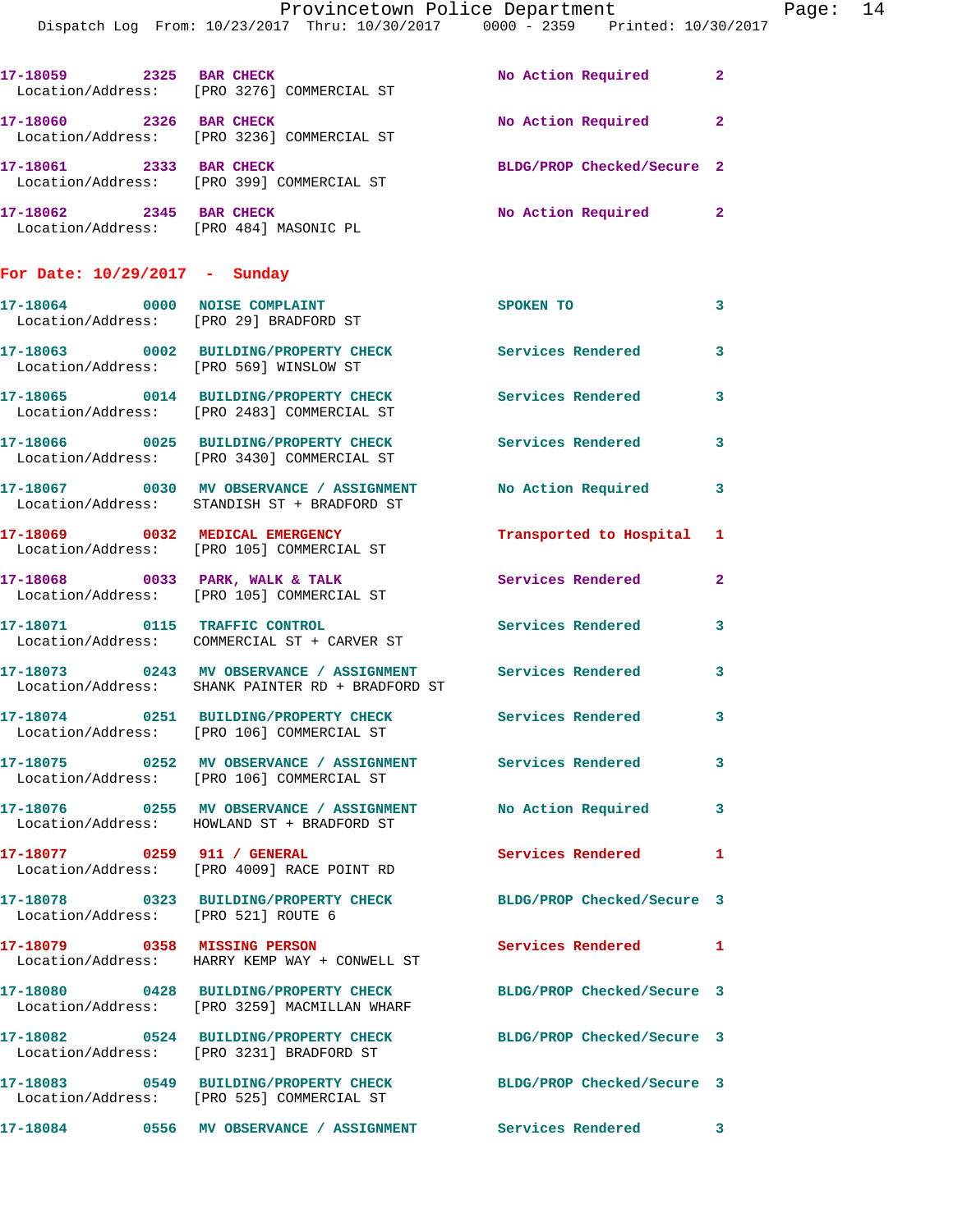|                                        | Provincetown Police Department<br>Dispatch Log From: 10/23/2017 Thru: 10/30/2017 0000 - 2359 Printed: 10/30/2017 |                            |              | Page: 15 |
|----------------------------------------|------------------------------------------------------------------------------------------------------------------|----------------------------|--------------|----------|
| Location/Address: SNAIL RD + ROUTE 6   |                                                                                                                  |                            |              |          |
|                                        | 17-18085 0743 PARK, WALK & TALK Services Rendered 2<br>Location: [PRO 3431] LOPES SQUARE                         |                            |              |          |
|                                        | 17-18086 0901 MV OBSERVANCE / ASSIGNMENT Services Rendered 3<br>Location/Address: BRADFORD ST + RYDER ST         |                            |              |          |
|                                        | 17-18087 0912 MV OBSERVANCE / ASSIGNMENT Services Rendered 3<br>Location/Address: SHANK PAINTER RD + BRADFORD ST |                            |              |          |
|                                        | 17-18088 0941 VERBAL SPEED VERBAL WARNING 3<br>Location/Address: [PRO 2518] ROUTE 6                              |                            |              |          |
|                                        | 17-18089 0947 CHOKING/RESCUE TRANSPORT Transported to Hospital 1 Location/Address: [PRO 658] MOZART AVE          |                            |              |          |
|                                        | 17-18090 1020 BUILDING/PROPERTY CHECK Services Rendered 3<br>Location/Address: [PRO 3259] MACMILLAN WHARF        |                            |              |          |
|                                        | 17-18091 1035 MV OBSERVANCE / ASSIGNMENT Services Rendered 3<br>Location/Address: SHANK PAINTER RD + PROVINCE RD |                            |              |          |
| Location/Address: ROUTE 6              | 17-18092 1047 VERBAL SPEED/TEXTING THE VERBAL WARNING 3                                                          |                            |              |          |
|                                        | 17-18093 1133 BUILDING/PROPERTY CHECK BLDG/PROP Checked/Secure 3<br>Location/Address: [PRO 526] RYDER ST EXT     |                            |              |          |
|                                        | 17-18096 1148 DOCTOR-ORDERED TRANSPORT Transported to Hospital 1<br>Location/Address: [PRO 3222] ALDEN ST        |                            |              |          |
|                                        | 17-18095 1149 MV OBSERVANCE / ASSIGNMENT Services Rendered 3<br>Location/Address: BRADFORD ST + STANDISH ST      |                            |              |          |
|                                        | 17-18097 1201 LIFELINE ALERT<br>Location/Address: [PRO 716] BRADFORD ST                                          | Services Rendered          | $\mathbf{1}$ |          |
| Location/Address: COMMERCIAL ST        | 17-18098 1228 PARK, WALK & TALK 6 Services Rendered 2                                                            |                            |              |          |
|                                        | 17-18099 1240 BUILDING/PROPERTY CHECK BLDG/PROP Checked/Secure 3<br>Location/Address: [PRO 3033] COMMERCIAL ST   |                            |              |          |
|                                        | 17-18100 1242 FISH REMAINS<br>Location/Address: [PRO 348] COMMERCIAL ST                                          | Services Rendered          | $\mathbf{2}$ |          |
| 17-18101 1354 911 MISDIAL              | Location/Address: [PRO 63] BRADFORD ST EXT                                                                       | <b>Services Rendered</b>   | 1            |          |
|                                        | 17-18103 1407 BUILDING/PROPERTY CHECK<br>Location/Address: [PRO 4080] RYDER ST EXT                               | BLDG/PROP Checked/Secure 3 |              |          |
|                                        | 17-18104 1435 LOST NY LICENSE<br>Location/Address: [PRO 542] SHANK PAINTER RD                                    | Services Rendered 3        |              |          |
| Location/Address: [PRO 419] COTTAGE ST | 17-18107 1457 PARKING COMPLAINT / GENERAL Vehicle Towed 3                                                        |                            |              |          |
|                                        | 17-18105 1557 BUILDING/PROPERTY CHECK BLDG/PROP Checked/Secure 3<br>Location/Address: [PRO 1646] WINSLOW ST      |                            |              |          |
|                                        | 17-18106 1608 MV OBSERVANCE / ASSIGNMENT Services Rendered 3<br>Location/Address: [PRO 525] COMMERCIAL ST        |                            |              |          |
| Location/Address: SHANK PAINTER RD     | 17-18109 1711 MV OBSERVANCE / ASSIGNMENT Services Rendered                                                       |                            | 3            |          |
|                                        | 17-18110 1743 BUILDING/PROPERTY CHECK BLDG/PROP Checked/Secure 3<br>Location/Address: [PRO 3033] COMMERCIAL ST   |                            |              |          |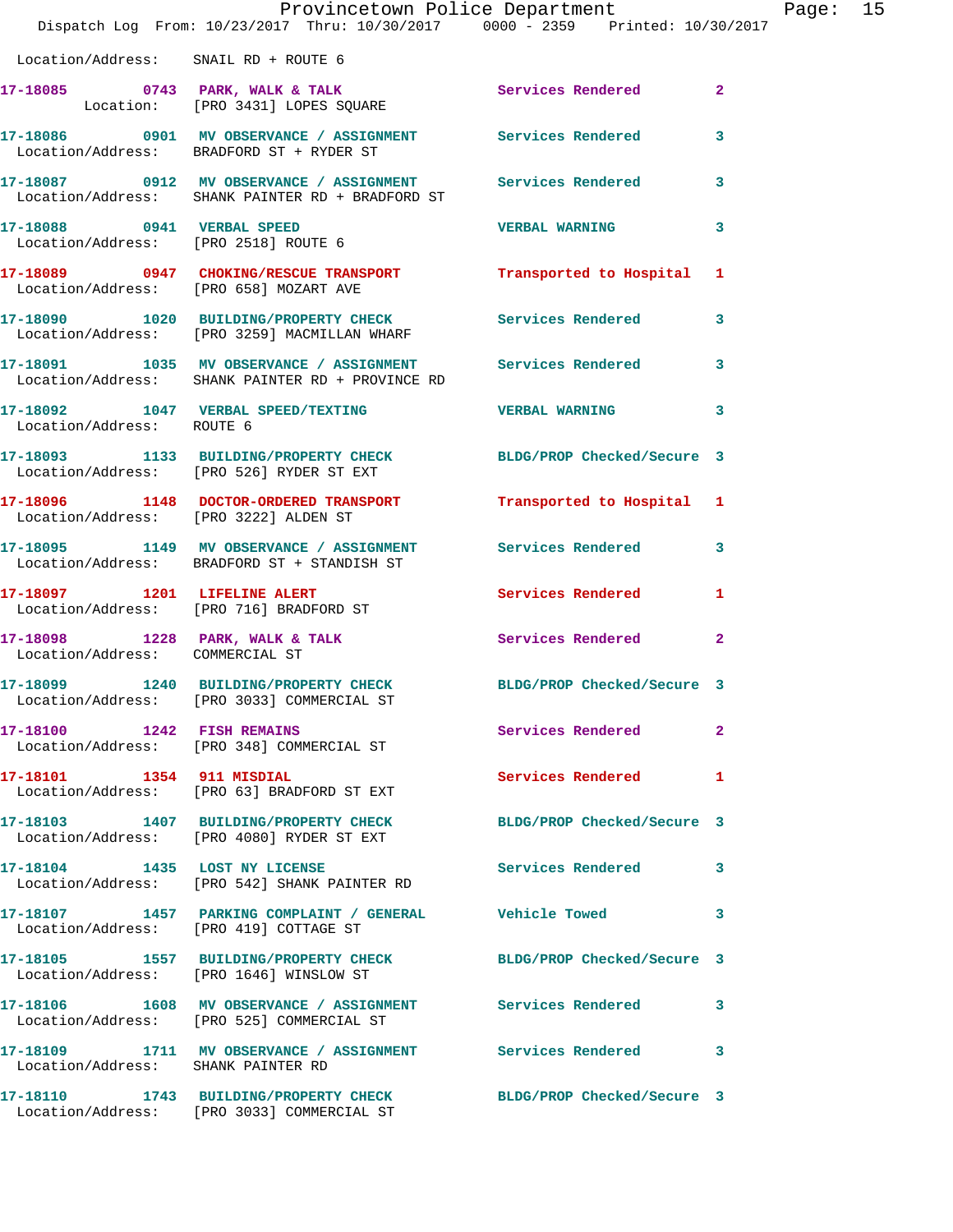|                                                             | Provincetown Police Department<br>Dispatch Log From: 10/23/2017 Thru: 10/30/2017 0000 - 2359 Printed: 10/30/2017 |                                   |              | Page: 16 |  |
|-------------------------------------------------------------|------------------------------------------------------------------------------------------------------------------|-----------------------------------|--------------|----------|--|
|                                                             |                                                                                                                  |                                   |              |          |  |
|                                                             | 17-18112 1824 ASSIST DEPARTMENT / MUTUAL AID Services Rendered 3<br>Location/Address: [PRO 3259] MACMILLAN WHARF |                                   |              |          |  |
|                                                             | 17-18114 2011 MEDICAL EMERGENCY/EVAL 2011 2011 2011 1<br>Location/Address: [PRO 542] SHANK PAINTER RD            |                                   |              |          |  |
|                                                             |                                                                                                                  | False Alarm Weather (No 1         |              |          |  |
|                                                             | 17-18116 2326 BUILDING/PROPERTY CHECK BLDG/PROP Checked/Secure 3<br>Location/Address: [PRO 516] RACE POINT RD    |                                   |              |          |  |
| For Date: $10/30/2017$ - Monday                             |                                                                                                                  |                                   |              |          |  |
|                                                             | 17-18117 0010 MV OBSERVANCE / ASSIGNMENT Services Rendered 3<br>Location/Address: [PRO 1886] BRADFORD ST         |                                   |              |          |  |
|                                                             | 17-18118 0018 BUILDING/PROPERTY CHECK BLDG/PROP Checked/Secure 3<br>Location/Address: [PRO 99] COMMERCIAL ST     |                                   |              |          |  |
|                                                             | 17-18119 0036 MV OBSERVANCE / ASSIGNMENT No Action Required 3<br>Location/Address: ALDEN ST + BRADFORD ST        |                                   |              |          |  |
|                                                             | 17-18120 0046 BUILDING/PROPERTY CHECK Services Rendered 3<br>Location/Address: [PRO 526] RYDER ST EXT            |                                   |              |          |  |
| Location/Address: COMMERCIAL ST                             | $17 - 18121$ 0053 ASSAULT                                                                                        | SPOKEN TO AND TO A REAL PROPERTY. | 1            |          |  |
|                                                             | 17-18122 0204 ASSIST CITIZEN<br>Location/Address: [PRO 165] COMMERCIAL ST                                        | Services Rendered 3               |              |          |  |
|                                                             | 17-18123 0301 ALARM - FIRE<br>Location/Address: [PRO 106] COMMERCIAL ST                                          | <b>Services Rendered</b>          | $\mathbf{1}$ |          |  |
|                                                             | 17-18124 0303 ASTHMA ATTACK/TRANSPORT<br>Location/Address: [PRO 3430] COMMERCIAL ST                              | Transported to Hospital 1         |              |          |  |
|                                                             | 17-18125 0325 BUILDING/PROPERTY CHECK BLDG/PROP Checked/Secure 3<br>Location/Address: [PRO 3259] MACMILLAN WHARF |                                   |              |          |  |
|                                                             | 17-18126 0332 BUILDING/PROPERTY CHECK<br>Location/Address: [PRO 2500] COMMERCIAL ST                              | Services Rendered 3               |              |          |  |
| 17-18127 0335 HAZARDS                                       |                                                                                                                  | Services Rendered 2               |              |          |  |
|                                                             | 17-18128 0340 BUILDING/PROPERTY CHECK BLDG/PROP Checked/Secure 3<br>Location/Address: [PRO 2483] COMMERCIAL ST   |                                   |              |          |  |
|                                                             | 17-18129 0355 RESIDENTIAL BURGLAR ALARM False Alarm Weather (No 1<br>Location/Address: [PRO 377] COMMERCIAL ST   |                                   |              |          |  |
| 17-18130 0415 HAZARDS                                       | Location/Address: [PRO 1265] COMMERCIAL ST                                                                       | Referred to Other Agency 2        |              | 1        |  |
|                                                             | 17-18131 0454 WIRES DOWN<br>Location/Address: [PRO 1789] BRADFORD ST                                             | Referred to Other Agency 2        |              | 1        |  |
| 17-18132 0501 TREES DOWN<br>Location/Address: COMMERCIAL ST |                                                                                                                  | Referred to Other Agency 2        |              |          |  |
|                                                             | 17-18133 0522 TREE DOWN<br>Location/Address: [PRO 2540] RACE POINT RD                                            | Referred to Other Agency 2        |              |          |  |
| 17-18135 0715 WIRES DOWN                                    | Location/Address: [PRO 781] CAPTAIN BERTIES WAY                                                                  | Referred to Other Agency 2        |              |          |  |
|                                                             | 17-18134 0720 BUILDING/PROPERTY CHECK Services Rendered 3<br>Location/Address: [PRO 2977] COMMERCIAL ST          |                                   |              |          |  |